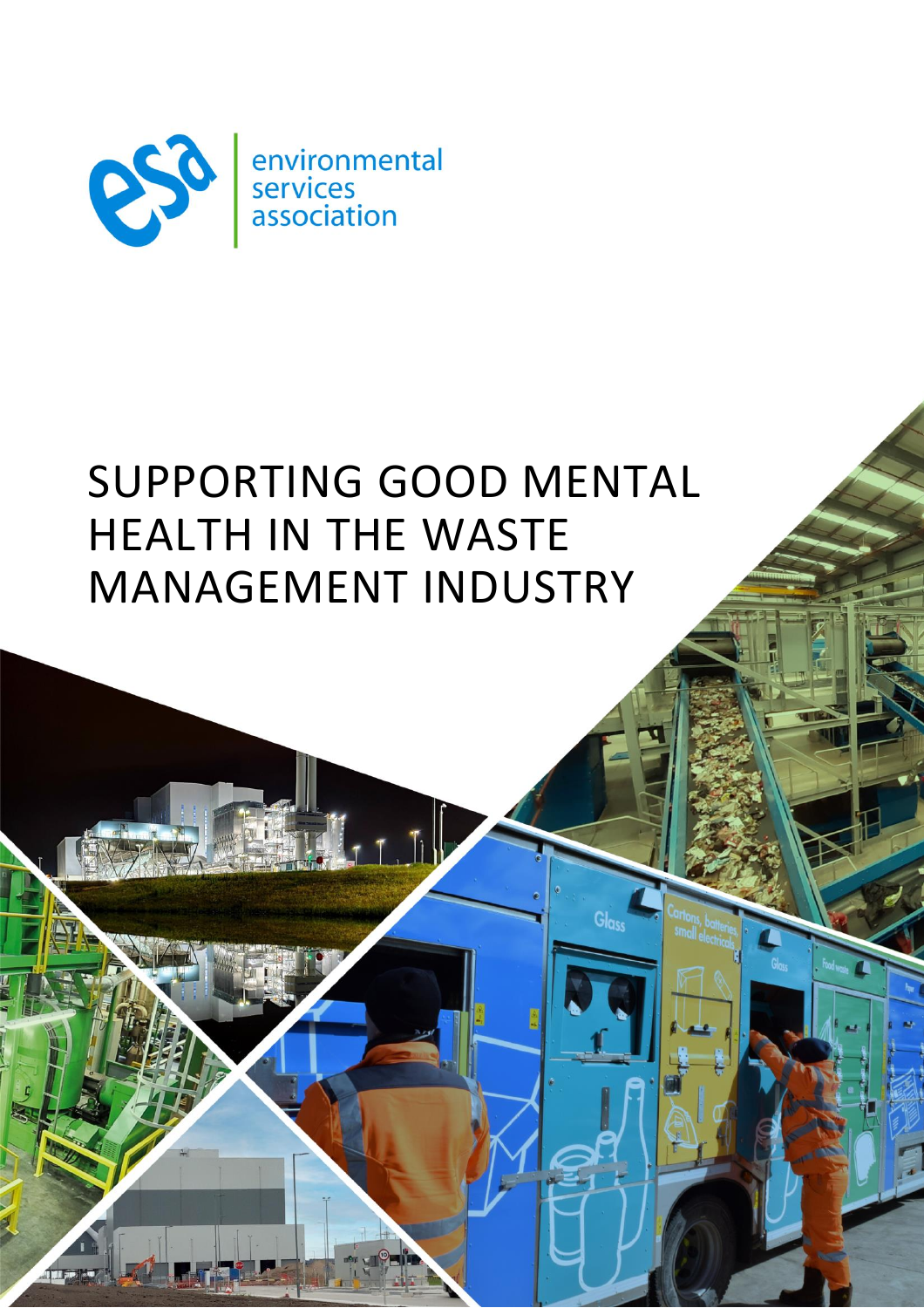

## <span id="page-1-0"></span>INTRODUCTION

This guidance, produced by the Environmental Services Association (ESA) Health and Safety Strategy Group, aims to raise awareness of and improve mental health in the waste management industry. It forms part of a suite of resources produced by ESA to address the priority risk areas identified within our H&S Strategy. Collectively, this suite of guidance represents ESA's commitment to continued improvement in our sector's health and safety performance and to raise health and safety standards for all those who work in the industry or are associated with its activities.

The waste management industry received something of a wake-up call in the early 2000s when Health and Safety Executive (HSE) research revealed that the sector had one of the highest injury rates of all UK industries. Since then, a concerted effort to improve health and safety has seen ESA Members reduce RIDDOR reportable injuries by 85% since 2004 and, year on year, achieve an injury rate consistently below that reported by HSE for the waste sector as a whole. The industry's focus has, up to now, therefore largely been on safety, and on raising the safety standards needed to prevent injury.

In approving ESA's revised H&S Strategy in 2020, ESA's Board agreed to a more holistic approach to health and safety and agreed that the Strategy include a strong commitment to mental health, a matter of increased significance which has been brought to the fore since the onset of the coronavirus pandemic.

ESA recognises that by helping people with their mental health, and providing the tools, support and resources needed to positively manage mental health will allow them to perform at the best of their ability and reduce their risk of ill health. A fit and healthy workforce is also more likely to carry out work tasks more safely, thus reducing the incidence of injury. We must aim to create a culture where wellbeing is just as important as our drive towards improved safety performance, while recognising that much of the industry is just starting out on its journey towards improving mental health.

This guidance is primarily aimed at managers, highlighting their role in supporting the mental health and wellbeing of their people and providing them with advice and resources to help embed a positive mental health culture within their organisation. While decisions on planning for and integrating mental health into the organisation might not be in a manager's gift, this guidance also aims to offer the tools and suggestions needed in starting a conversation (with senior management) in leveraging their support and buy-in.

This guidance is relevant for all organisations within the waste management industry and we would therefore actively encourage its dissemination and uptake beyond the ESA Membership.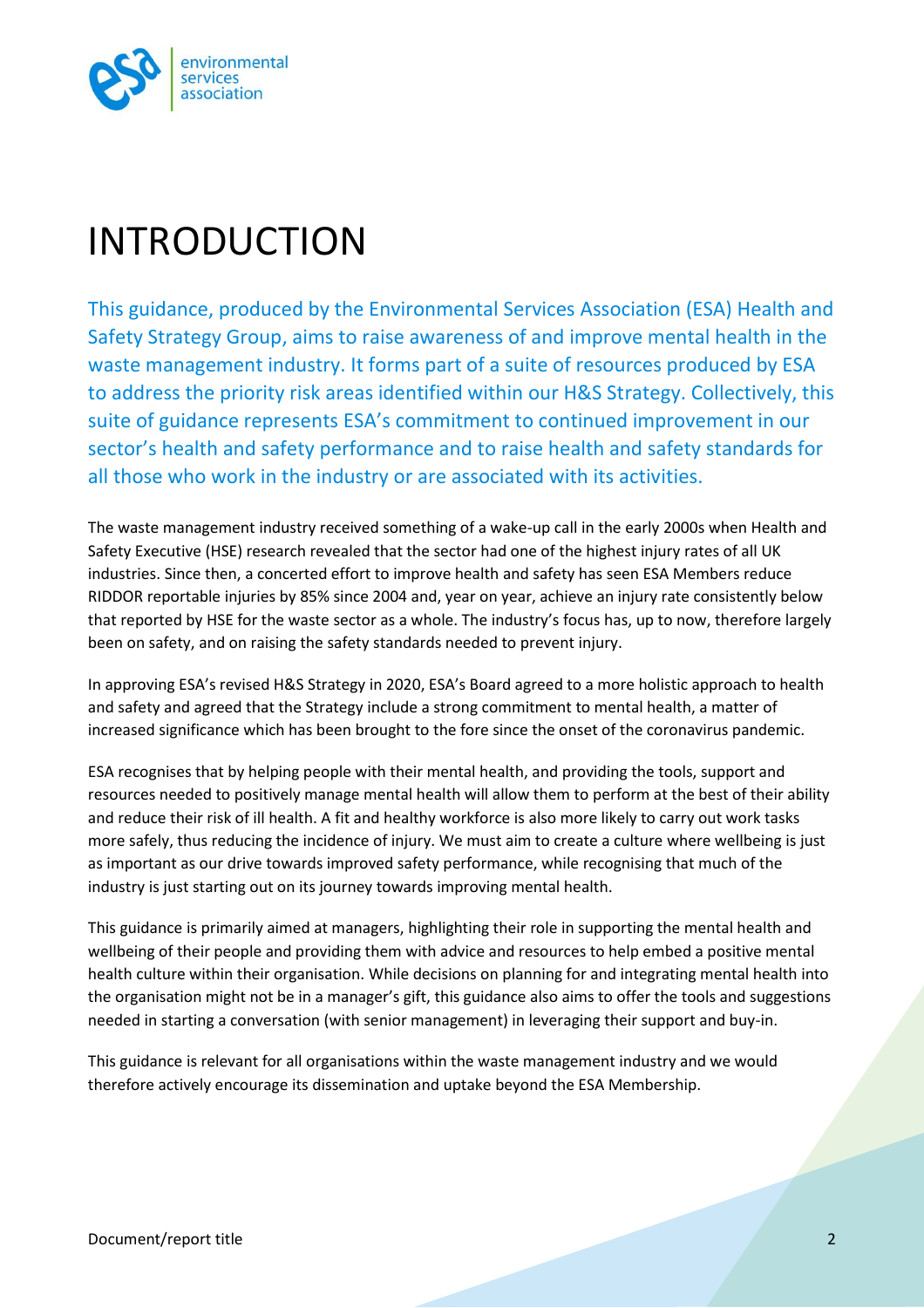

# **CONTENTS**

| 3. RAISING AWARENESS OF MENTAL HEALTH IN THE WORKPLACE  16 |  |
|------------------------------------------------------------|--|
|                                                            |  |
| 5. EMBEDDING MENTAL HEALTH SUPPORT IN THE WORKPLACE 21     |  |
|                                                            |  |
|                                                            |  |
|                                                            |  |
|                                                            |  |
|                                                            |  |
|                                                            |  |
|                                                            |  |
|                                                            |  |
|                                                            |  |
|                                                            |  |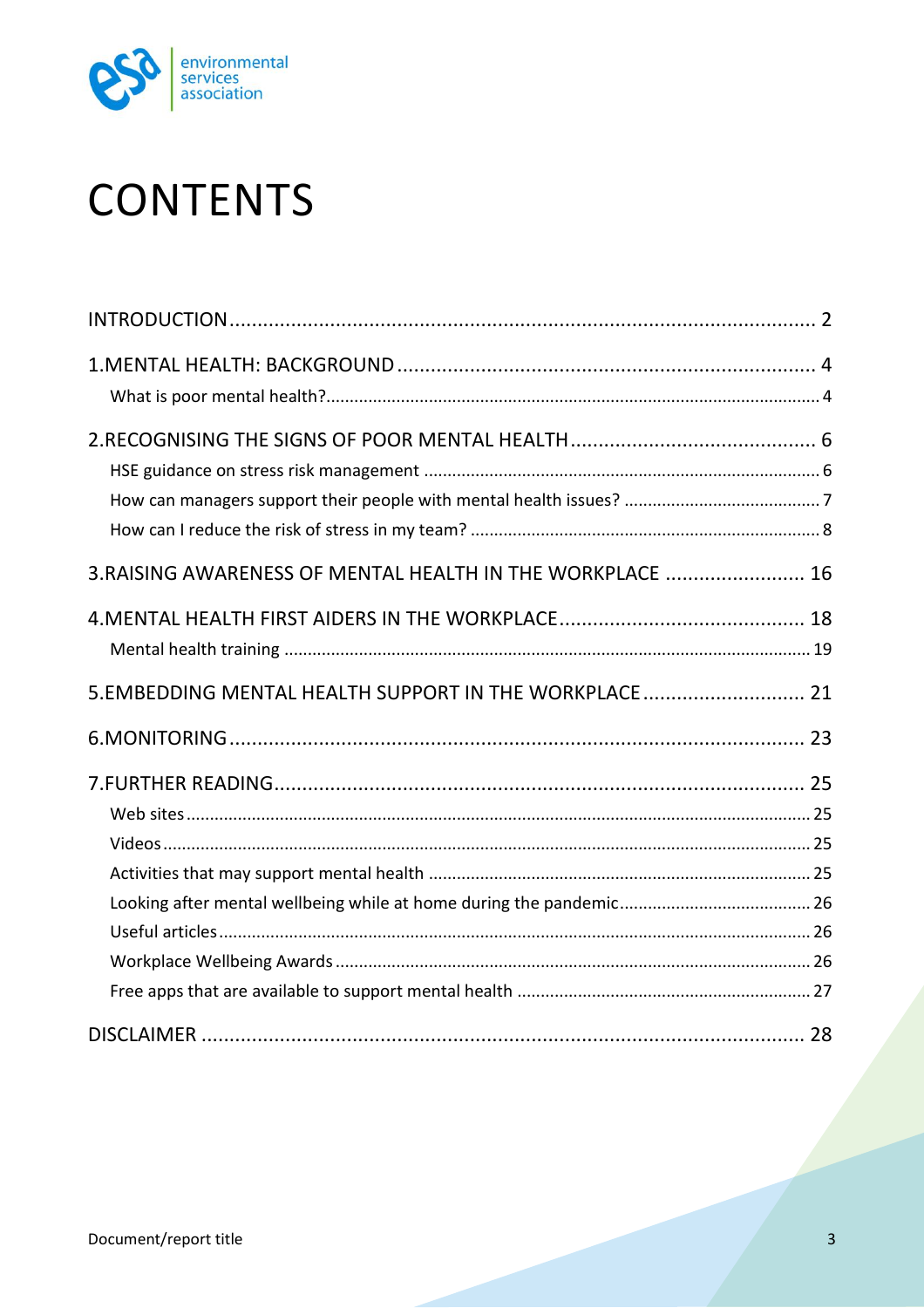# <span id="page-3-0"></span>1.MENTAL HEALTH: BACKGROUND

Life is complicated and full of ups and downs, pain, joy, setbacks and triumphs and it is therefore normal to experience a range of thoughts and feelings in response to this. These include thoughts and feelings associated with being happy, sad, excited, worried, confused, angry or stressed.

We all respond to our experiences differently – there is no single "right way" to react. Being aware of how challenges in life can affect our mental health may make it easier to understand when we, or someone we care about, are struggling. Those challenges that we may face throughout our lives often include:

| personal life and relationships | money, work, and<br>housing | life changes (including the impact of<br>the pandemic) |
|---------------------------------|-----------------------------|--------------------------------------------------------|
| health issues                   | traumatic life events       | smoking, alcohol, gambling, and<br>drug misuse         |

Some of us are more deeply affected by events than others. How we deal with things can also depend on how well other parts of our life are going or how well supported we feel.

#### <span id="page-3-1"></span>**What is poor mental health?**

If negative thoughts and feeling start to become overwhelming and it starts to feel difficult to do everyday activities, then this could mean that your mental health needs some support. When feelings become unmanageable, they can give rise to new, or exacerbate existing, mental health issues. Workplace support and intervention can help people manage this.

#### **Mental health problems**

Mental health problems are many and varied and the more complex issues may be difficult to diagnose. Mental ill health may include:

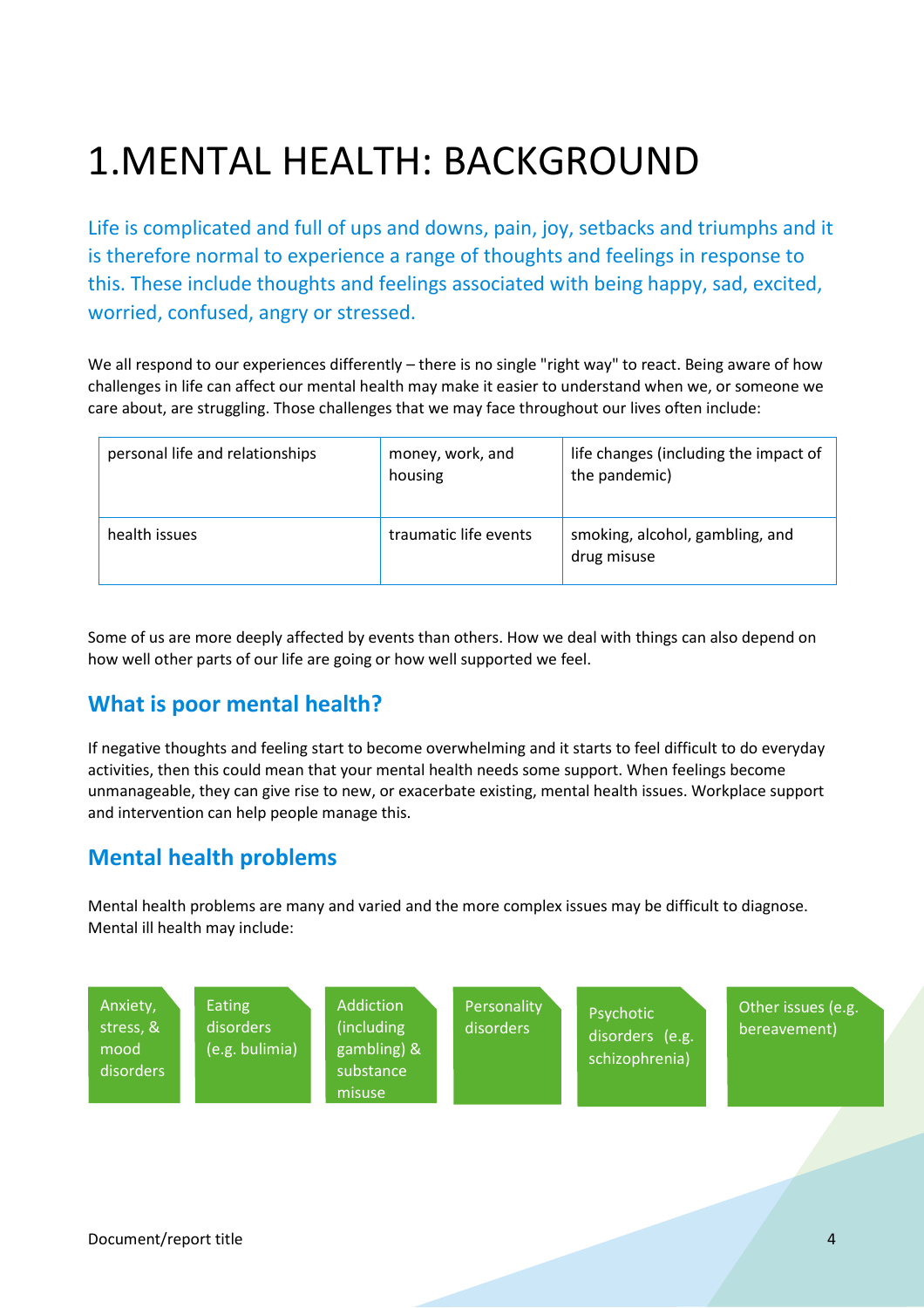COVID-19 and the measures taken in response to the pandemic are likely to have had a significant impact on the mental health of your people. Please refer to ESA's previously published [guide](https://www.esauk.org/application/files/5316/3301/2413/ESA_COVID19_mental_health_guidance_Sept21_update.pdf) on suggestions on how to support the workforce.

#### **Want to learn more?**

*Mind* is one of the UK's leading mental health charities and provides a vast amount of information and learning. Its website is an excellent tool for signposting those in the workplace who would benefit from help. Further information on different types of mental health problems can be accessed from: **<https://www.mind.org.uk/information-support/types-of-mental-health-problems/>**

The NHS not only provides a useful resource for information and support on mental health but offers a gateway to service provision: **<https://www.nhs.uk/mental-health/>**

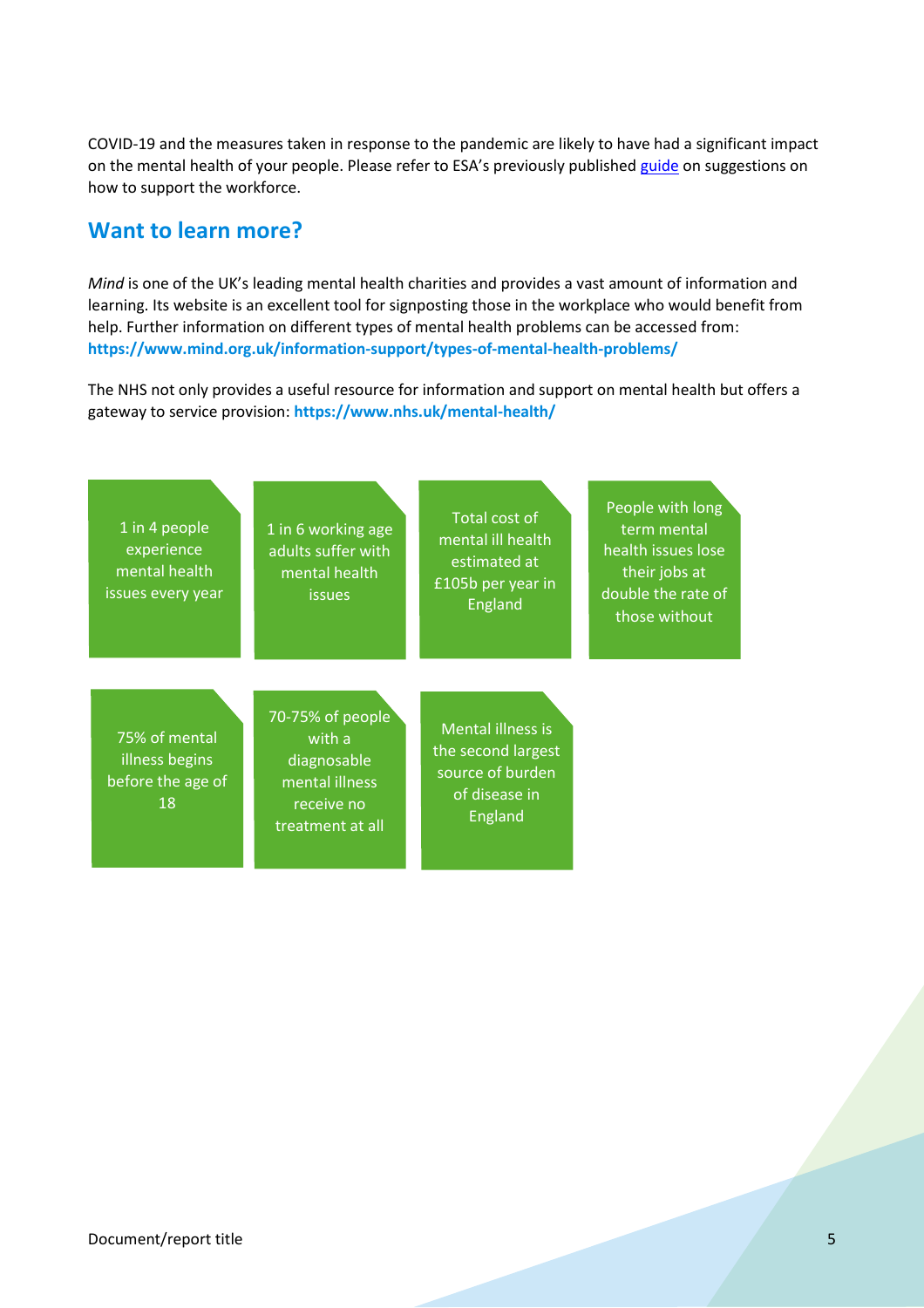# <span id="page-5-0"></span>2.RECOGNISING THE SIGNS OF POOR MENTAL HEALTH

Some managers may find it difficult to manage someone suffering with poor mental health or to have a conversation about mental health. However, every business has a duty to make sure that their people are kept safe and not made ill by their work. Failing to assess risks from stress or mental health may result in prosecution or claims. As a manager, you therefore have a key role to play in preventing work from impacting upon the wellbeing of your people.

Some mental health conditions such as bipolar, depression, schizophrenia, obsessive compulsive disorder (OCD) and some self-harming behaviour fall into the definition of disability and are therefore protected under the Equality Act 2010. In practice, this means that your organisation has a duty to consider and make reasonable adjustment(s) for any candidate or person who has a mental health condition which meets the definition of disability (or serious health condition) to ensure that they are not at a substantial disadvantage to others in the workplace.

#### <span id="page-5-1"></span>**HSE guidance on stress risk management**

Your business is required to manage stress at work in the same way as other health and safety risks, and the first step is a risk assessment. This will identify the nature and extent of the risk. Employers are then required to put in place preventative strategies to address those risks in a reasonable, practicable way.

It could be that there is little or no risk of workplace stress, but you need to check regularly.

There is no single method of risk assessment. You may decide to issue your people, or employee representatives, with a questionnaire. The questions could relate to the person's role, their workload, resources, and how their work is arranged in terms of targets and deadlines. The questionnaire can also seek views on the working environment and facilities, relationships, support arrangements or gauge people's perception and attitude to health and safety matters.

Another method is to set up a focus group to discuss these issues confidentially. As with all risk assessments, the significant findings need to be recorded (in writing if there are more than five employees within the organisation) and monitored and reviewed as necessary.

Many organisations make the mistake of not following this process until someone has reported an issue resulting in poor performance or absence. It is advisable to use available tools more proactively by linking the assessment to the broad job (or task) categories within your organisation and to periodically assess these.

More information on the above can be found here<https://www.hse.gov.uk/stress/index.htm>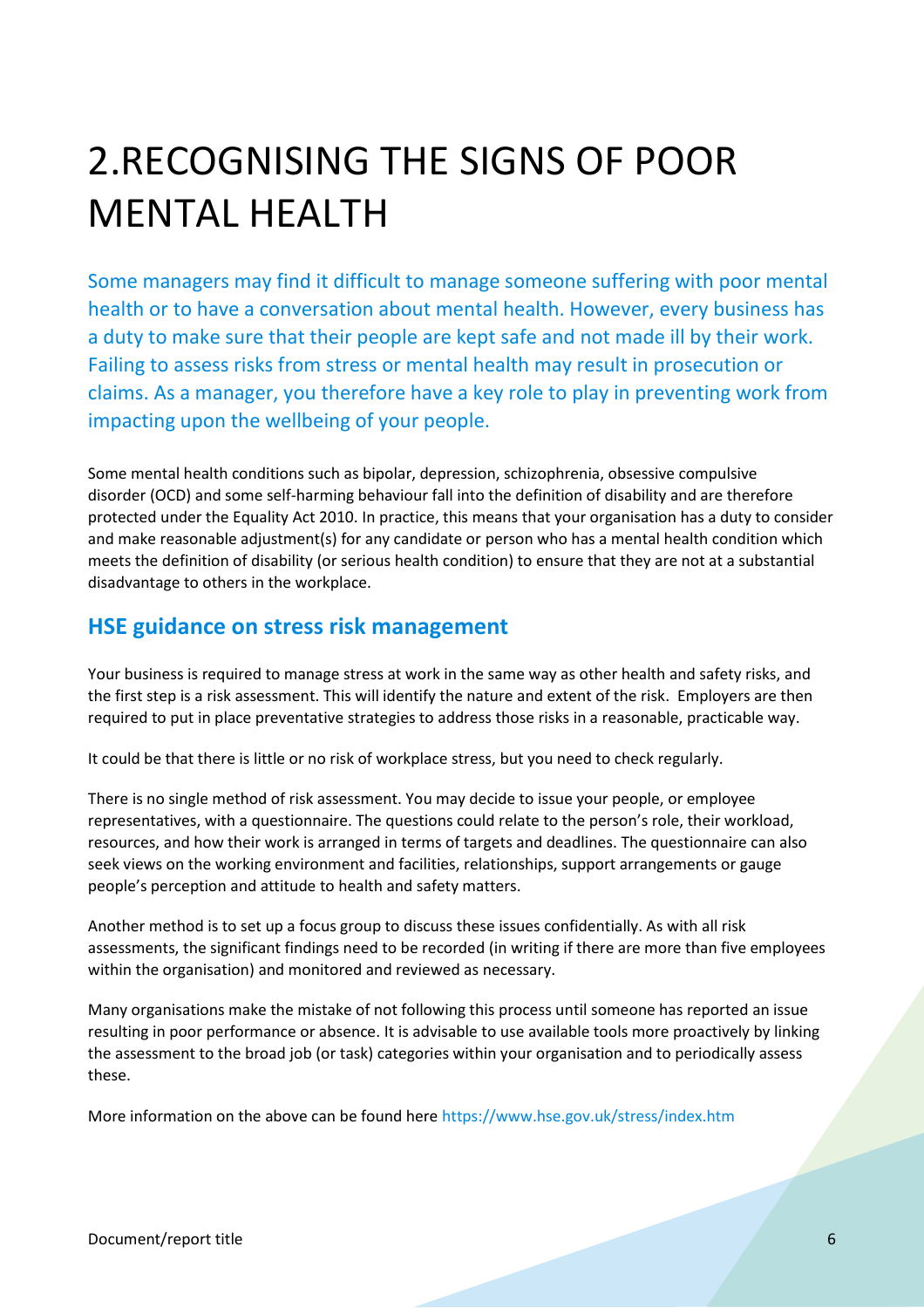## **Training and support**

Encouraging people to be their best at work by taking advantage of wellbeing programmes and wellbeing activity available through the organisation will support them to have good physical and mental wellbeing. This will in turn help them to be able to cope better with all of life's experiences. As managers, you should be equipped to understand what mental ill health is by having the tools, knowledge, and training to recognise poor mental health and the skills to approach a colleague to discuss this. This knowledge and expertise could be delivered as training or self-learning (e.g. mental health awareness training via face to face or e-learning).

Having a clear company policy and processes to guide and support managers when managing absence leads to better case management and confidence in managers.

Determining what mental health support is required in a business is the best route when starting a mental health and wellbeing programme and determining a budget for this activity is key to understanding how resources can best be utilised. There are many companies who provide tailored solutions to workplace mental health and wellbeing and will determine what is required in a business with a needs' assessment, but these externally managed programmes may be expensive. There are also self-managed assessment tools such as the HSE stress indicator tool (see weblink above) and *the Business in the Community Mental Health for Employees* tool kit that workplace mental health and wellbeing programmes can be developed from <https://www.bitc.org.uk/toolkit/mental-health-for-employers-toolkit/>

Support for people with mental health issues in the workplace should be manager-led, who in turn will for the most part require some training and guidance, in areas such as Mental Health Awareness and Resilience. This will not only provide you with the tools to support your own mental health but also that of your people. There are numerous training options available, and which can include face to face learning. This includes (but is not limited to) mental health providers, charities (and accredited training) such as:

Mental Health First Aid England <https://mhfaengland.org/>

Healthy Performance <https://www.healthyperformance.co.uk/>

MIND <https://www.mind.org.uk/>

Golden Tree CIC<https://www.goldentreecic.co.uk/>

Nuco<https://www.nucotraining.com/>

Other online companies such as IHASCO deliver certificated e-learning for managers and employees in a variety of packages [https://www.ihasco.co.uk](https://www.ihasco.co.uk/).

#### <span id="page-6-0"></span>**How can managers support their people with mental health issues?**

It is important that you know your people well as this will enable you to understand and see changes in their behaviour and to note if anyone is struggling, especially if it is a particularly busy time at work, or they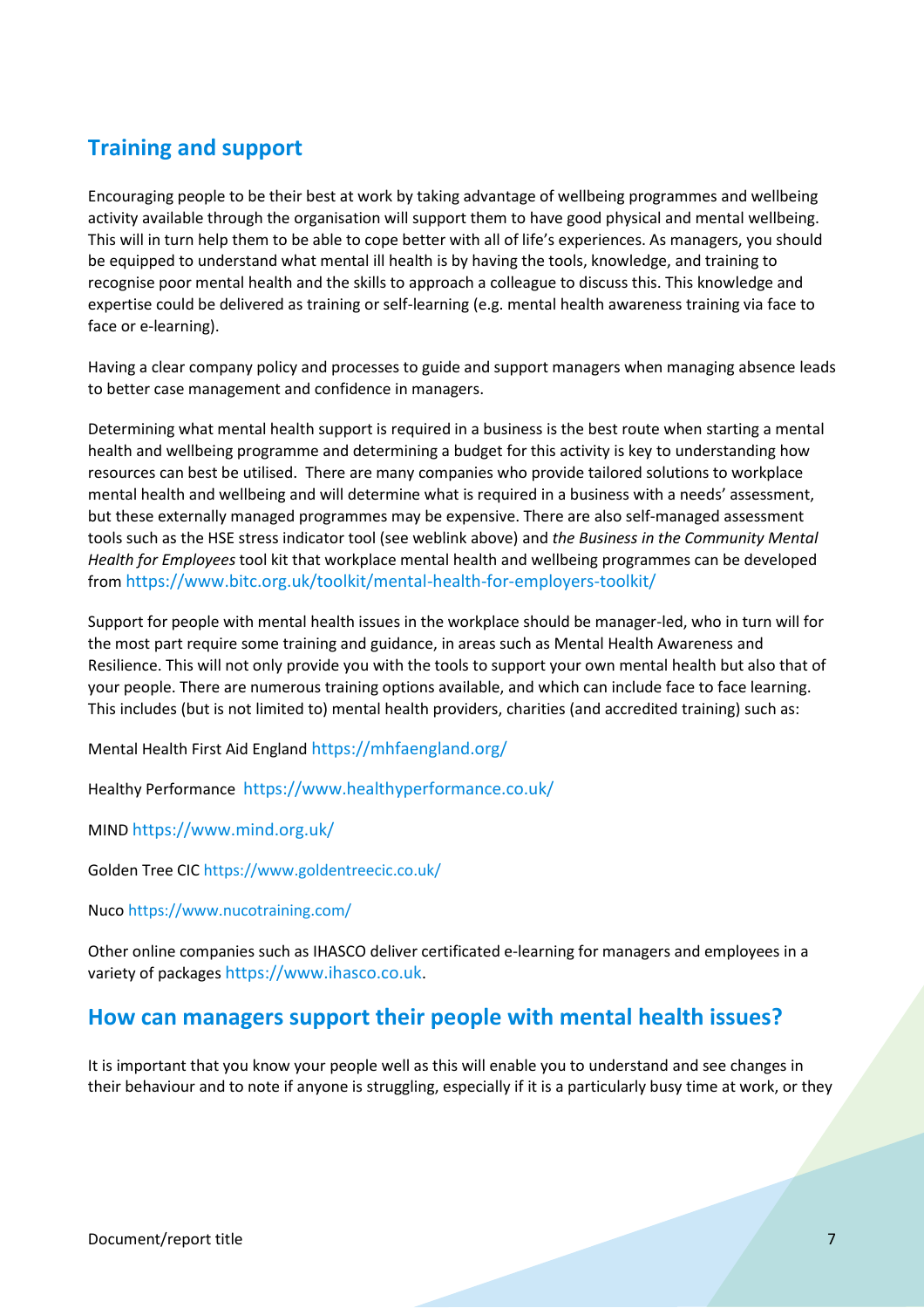have something going on outside of work. You may then be able to offer adjustments in work to support them so that things do not become too overwhelming.

Having informal conversations with your people over the course of the day or during regular one-to-one meetings and expressing an interest in them as an individual and not just as a work colleague will help them to have the confidence to come to you if they have an issue. Just saying, *'Hello, how are you?'* or asking how work is can be a good conversation starter. If you notice changes in a colleague's behaviour ask open questions such as, *'Can we do to help you?'* or *'I've noticed you've been a bit quiet recently, what's happened?'* This can take place over a cup of tea in the welfare facilities rather than in the office.

#### <span id="page-7-0"></span>**How can I reduce the risk of stress in my team?**

| Ensure your people have<br>clear objectives and<br>responsibilities so they<br>know what they are<br>expected to deliver | Ensure all new people<br>have a thorough<br>induction and are clear<br>on what is expected of<br>them in their role | Carry out regular one-<br>to-one meetings and<br>progress reviews                      | Hold regular team<br>meetings (this is very<br>important if your team<br>works from home)                |
|--------------------------------------------------------------------------------------------------------------------------|---------------------------------------------------------------------------------------------------------------------|----------------------------------------------------------------------------------------|----------------------------------------------------------------------------------------------------------|
| Involve your people in<br>decision making                                                                                | Be prepared to listen to<br>suggestions from your<br>team and act on what<br>they say                               | Be open, honest and<br>fair with your people                                           | Ensure any issues, such<br>as discrimination,<br>bullying or harassment<br>are dealt with<br>immediately |
| Ensure any performance<br>or disciplinary issues are<br>dealt with fairly and<br>quickly                                 | Encourage your team<br>to give you feedback<br>on what is working well<br>and what isn't                            | Act on feedback from<br>workplace surveys and<br>discuss the results with<br>your team |                                                                                                          |

Here are some hints and tips to help you reduce the risk of stress in your team:

### **The tell-tale signs of poor mental health**

There are a number of changes in typical behaviour that may indicate that someone is struggling with their mental health (this can also be driven by poor physical health). This list is not exhaustive but the following changes in behaviour may be an indicator: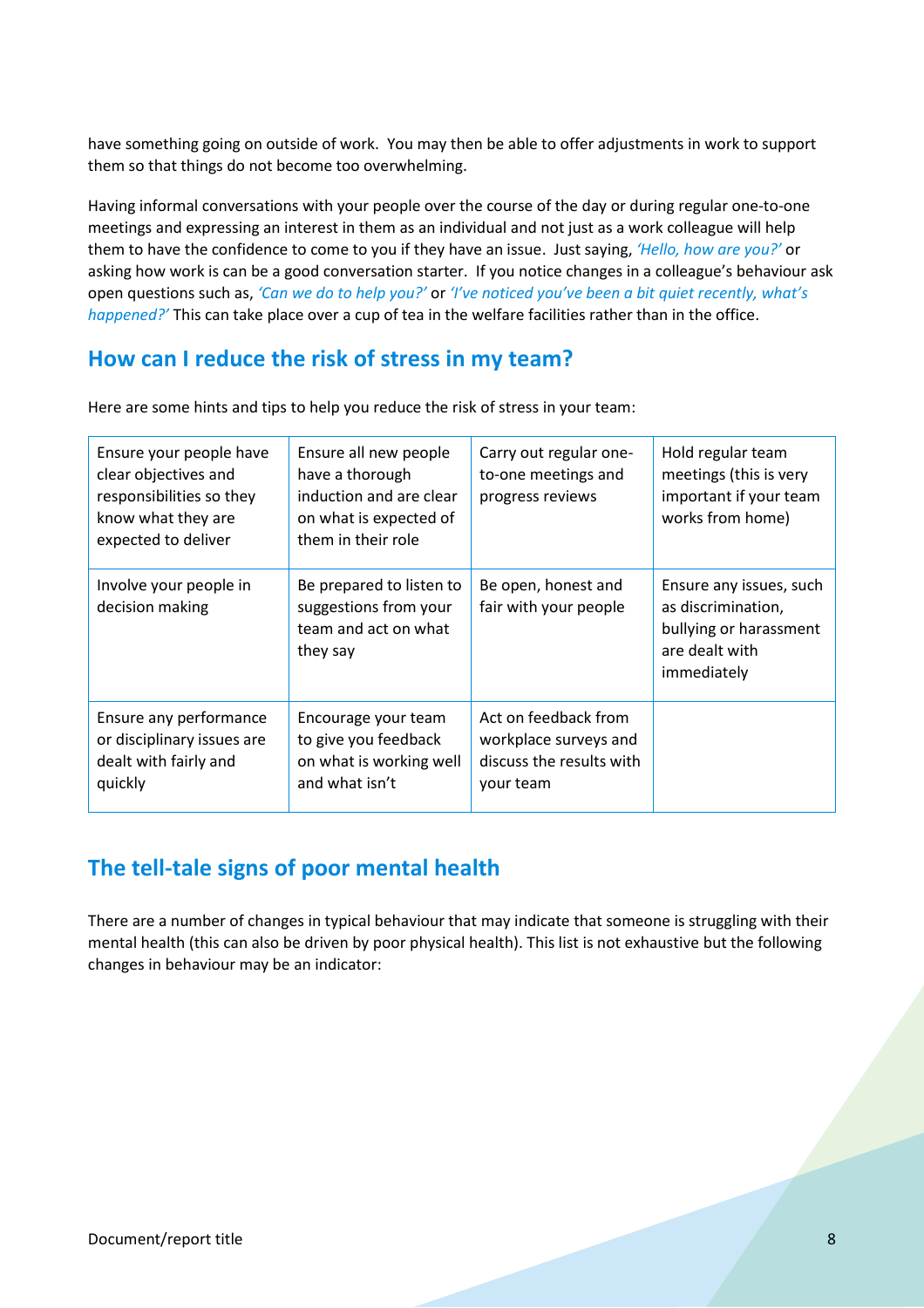| appearing tired or<br>anxious        | increased lateness or<br>absence                                 | lack of concentration/<br>difficulty remembering<br>things | poor performance or a<br>drop in performance            |
|--------------------------------------|------------------------------------------------------------------|------------------------------------------------------------|---------------------------------------------------------|
| lack of motivation or<br>focus       | loss of confidence                                               | loss of humour                                             | struggling to make<br>decisions or find<br>solutions    |
| avoiding situations and/or<br>people | withdrawing from<br>social<br>situations/events                  | erratic or socially<br>unacceptable<br>behaviour           | tearfulness/withdrawn                                   |
| being aggressive/mood<br>swings      | being louder and more<br>exuberant than usual<br>(or vice versa) | increased arguments or<br>conflict with others             | drinking more<br>alcohol/caffeine or<br>substance abuse |
| smoking more                         | increased appetite or<br>loss of appetite                        |                                                            |                                                         |

Some signs of poor mental health can also be physical in nature:

| frequent headaches<br>frequent minor<br>or stomach upsets<br>illnesses | difficulty sleeping<br>or constant<br>tiredness | lack of care over<br>appearance | sudden weight<br>loss or gain |
|------------------------------------------------------------------------|-------------------------------------------------|---------------------------------|-------------------------------|
|------------------------------------------------------------------------|-------------------------------------------------|---------------------------------|-------------------------------|

Certain aspects or changes to our personal life can negatively affect emotional wellbeing. Common issues to look out for include:

| bereavement | divorce or relationship<br>breakdown | having children | health scares or<br>physical illness |
|-------------|--------------------------------------|-----------------|--------------------------------------|
|             |                                      |                 |                                      |

Changes at work:

| coping with an<br>starting a new job<br>increased workload or<br>a promotion | poor relationships with<br>colleagues or managers | $\vert$ redundancy, or fear of<br>redundancy |
|------------------------------------------------------------------------------|---------------------------------------------------|----------------------------------------------|
|------------------------------------------------------------------------------|---------------------------------------------------|----------------------------------------------|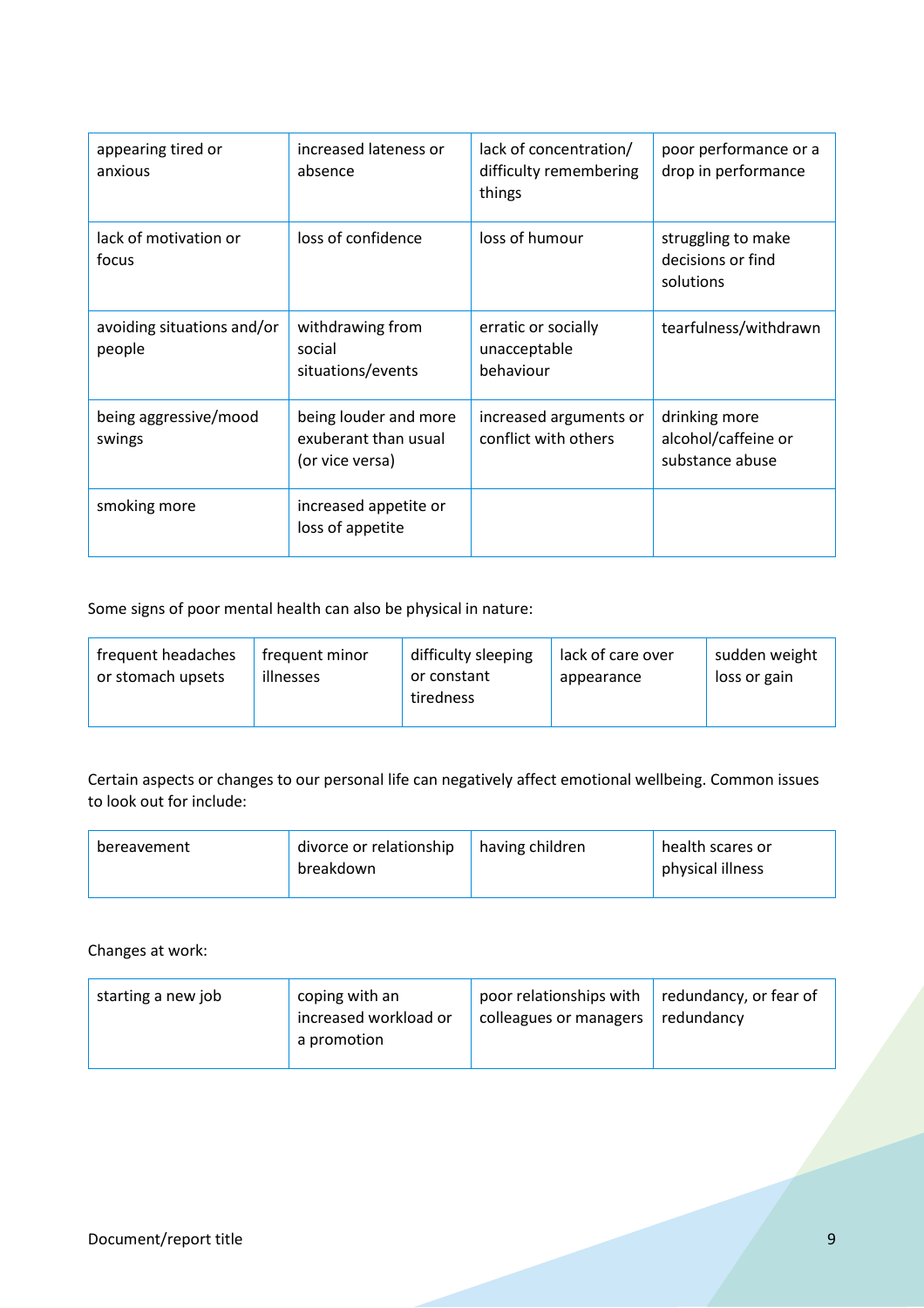Some signs in the workplace may indicate support and intervention is needed:

| increased errors, missing deadlines<br>or forgetting tasks                    | taking on too much work and<br>volunteering for every new<br>project | working too many hours - first<br>in, last out, emailing out-of-<br>hours or whilst on holiday |
|-------------------------------------------------------------------------------|----------------------------------------------------------------------|------------------------------------------------------------------------------------------------|
| someone who is normally punctual<br>frequently arriving late or vice<br>versa | increased sickness absence                                           | becoming fixated with fair<br>treatment and quick to use<br>grievance procedures               |

#### **How can managers support people with poor mental health?**

The first step you can take is to talk to the individual concerned to try and understand what is causing their mental health concerns. Identifying what has triggered their feelings may mean that you are better able to tackle the root cause if it is work-related. It may be that it is a combination of things including factors outside of work and whilst you may not always be able to assist with these, you can direct them to any support available in-house (e.g. Employee Assistance Programme or Mental Health First Aiders) or point them to external sources (signposting to an external body such as MIND or Access to Work).

Your team should feel that they can talk to you as their manager about their issues without the fear of any repercussions. You are not expected to diagnose their condition, just listen, and try to understand how they are feeling, even if it feels uncomfortable or alien to you. Remember, what they are experiencing is real and important to them.

### **Tips for an initial conversation**

| Dο                                                                                                                      | Do not                                                                                         |
|-------------------------------------------------------------------------------------------------------------------------|------------------------------------------------------------------------------------------------|
| keep the conversation positive and supportive                                                                           | make assumptions about how someone is or is<br>not feeling or about what they need             |
| talk about the issues, how you can help them and<br>consider adjustments at work where you can and/or<br>if you need to | use comparison examples of other's mental<br>health issues. Everyone's experience is different |
|                                                                                                                         | tell them what to do                                                                           |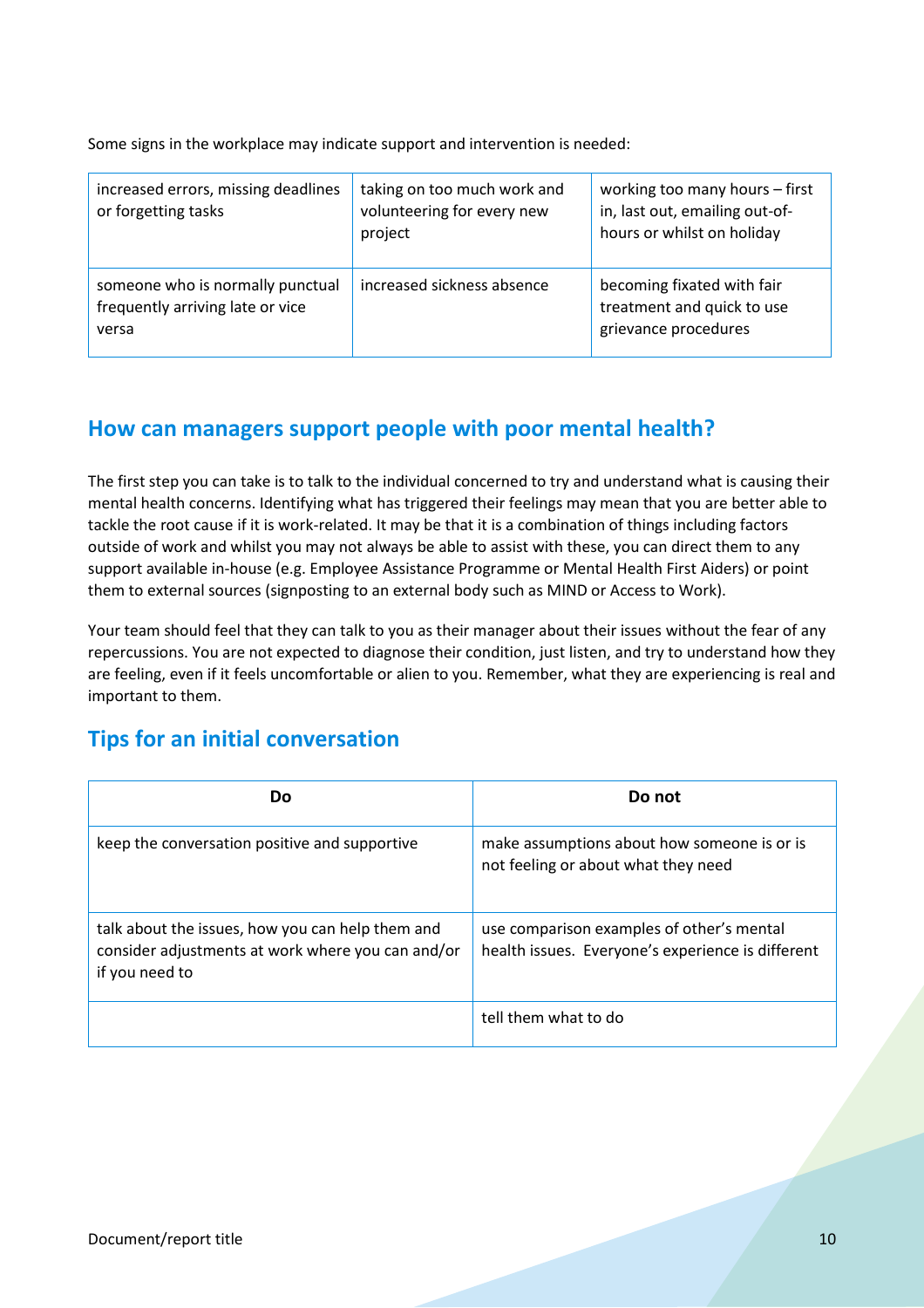| try to resolve their mental health issue (instead<br>signpost them to appropriate help using the tools<br>available)                                                                                   |
|--------------------------------------------------------------------------------------------------------------------------------------------------------------------------------------------------------|
| force the conversation, unless you have concerns<br>about their ability to perform their role or the<br>state of their mental health (i.e. you feel that<br>they are a danger to themselves or others) |

Below is a list of suggestions that may help to reduce the feelings of stress or enable people to feel more in control of their mental wellbeing when they may not be coping. Remember though, when people are not coping, they sometimes find it hard to take appropriate action as everything can seem overwhelming to them:

| Create a 'to do' list -<br>sometimes having things<br>written down can make<br>things seem less daunting<br>(there is also the<br>satisfaction of crossing<br>them off when they're<br>done) | Prioritise: what is<br>urgent, what is not?<br>Create a realistic plan<br>of what can be<br>achieved and by when                                                      | Work through the<br>things that need to be<br>done one task at a<br>time   | Close down e-mails<br>whilst focusing on<br>other tasks, or only<br>look at e-mails at<br>certain times of the day<br>to avoid being<br>distracted or<br>overwhelmed                                                                                                                                                                                                                                                                       |
|----------------------------------------------------------------------------------------------------------------------------------------------------------------------------------------------|-----------------------------------------------------------------------------------------------------------------------------------------------------------------------|----------------------------------------------------------------------------|--------------------------------------------------------------------------------------------------------------------------------------------------------------------------------------------------------------------------------------------------------------------------------------------------------------------------------------------------------------------------------------------------------------------------------------------|
| Set realistic goals                                                                                                                                                                          | Help identify when<br>they are at their best<br>and at what time of the<br>day they have most<br>energy/concentration<br>levels, and build a work<br>plan around this | Vary tasks if possible so<br>they are not doing the<br>same things all day | Take breaks - physical<br>health and diet are<br>closely linked to mental<br>health so improving<br>these can also benefit<br>wellbeing. If someone<br>is desk-based for long<br>periods of the day<br>going for a walk during<br>a break can help.<br>Conversely, a period of<br>rest will likely be of<br>benefit to someone<br>who is on their feet all<br>day. Eating a healthy<br>lunch or snack to refuel<br>the body can also help. |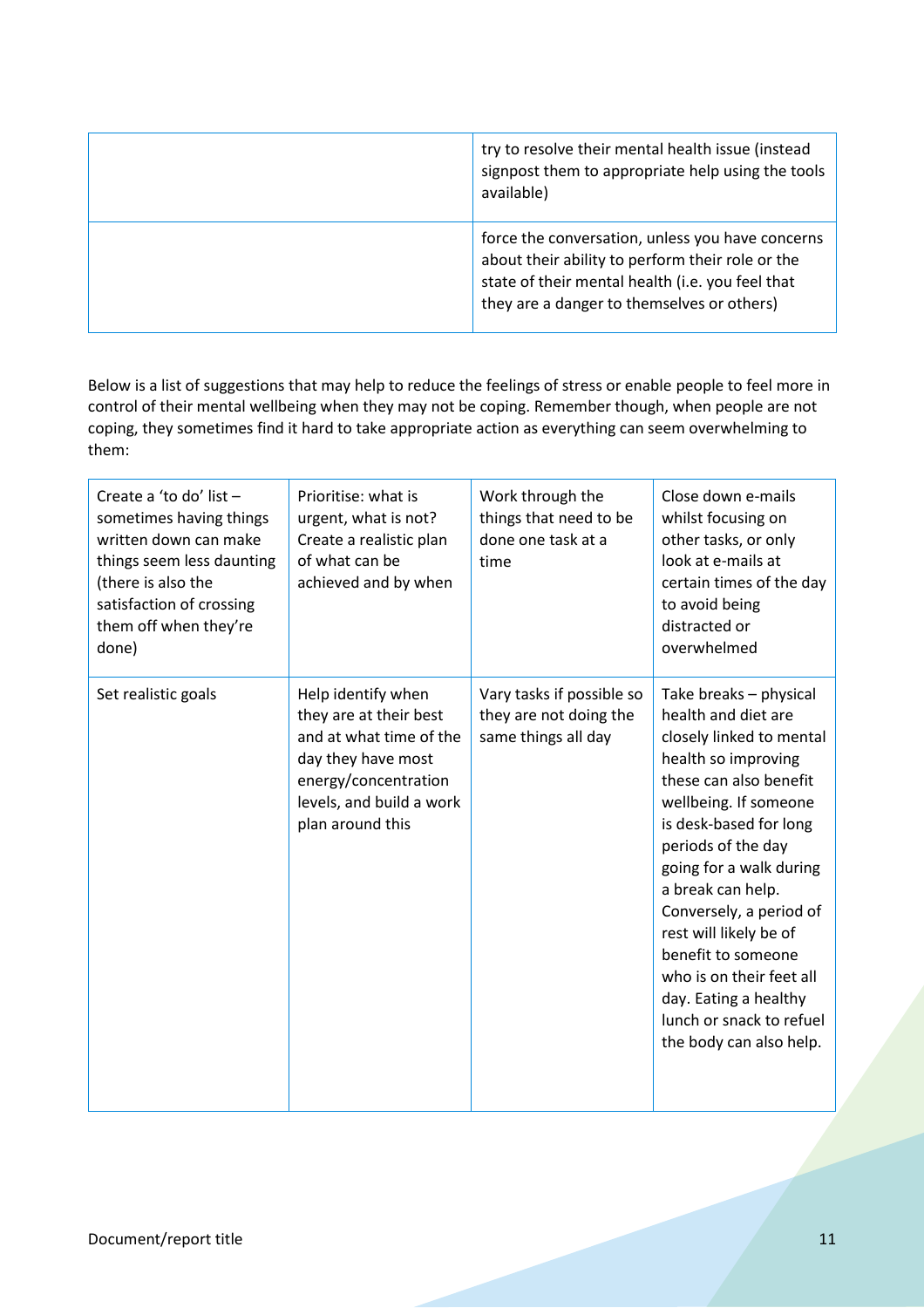| Reflect on what has been<br>achieved during the day,<br>rather than worrying<br>about what still needs to<br>be done                                                                                        | Talk about how they<br>are feeling: do not to<br>sit in silence worrying<br>about things    | Try something new $-$<br>this can help with<br>feelings of confidence<br>and self-esteem | Keep a diary of what's<br>happening and how<br>they are feeling. This<br>may help to identify<br>stress factors |
|-------------------------------------------------------------------------------------------------------------------------------------------------------------------------------------------------------------|---------------------------------------------------------------------------------------------|------------------------------------------------------------------------------------------|-----------------------------------------------------------------------------------------------------------------|
| Relax - be calm, breathe<br>correctly and try to clear<br>the mind. It is<br>recommended that we all<br>have a relaxation period<br>every day, preferably at<br>the same time, using the<br>same techniques | Have fun $-$ laughing has<br>a huge number of<br>benefits for our body<br>and mental health |                                                                                          |                                                                                                                 |

### **How should a manager support those who are absent with mental health conditions?**

The process for managing mental ill health should be very similar to managing any other type of sickness absence and keeping in regular contact with the individual is vital, even if they are admitted to hospital.

Managers are often nervous about contacting someone who is off with mental ill health particularly if it is due to stress or anxiety or related to a disciplinary or conduct issues. It is natural that you might be concerned about making the situation worse and cause the person to feel more stressed. However, not keeping in contact can often make your team member feel more isolated or undervalued and it can prolong the absence as avoiding the situation (which at times the person may feel is their only option) can delay recovery and resolution, especially if the issues are related to work.

When the person (or a friend/family member on their behalf) first rings in sick, talk to them about what the contact arrangements should be. If you don't speak to them directly, ring them back to see how they are and whether there is any support you can offer. This would also be a good opportunity to agree regular contact and once agreed it is important that this is maintained. Ask them who they would like as their main point of contact going forward at work (they may prefer another member of the team). Arrange regular contact even if it is by text or e-mail to begin with.

If you have an Employee Assistance Programme (EAP) give them the number, and if there is any link between their condition and work, offer to meet them (or another manager if they prefer) to discuss the issues and complete a stress risk assessment to see if there are any actions that would help them to return to work.

If they are signed off sick by their doctor, and if they agree, keep in contact to check in and try to arrange a date and time for the next contact at the end of each call. Take the lead from them but be firm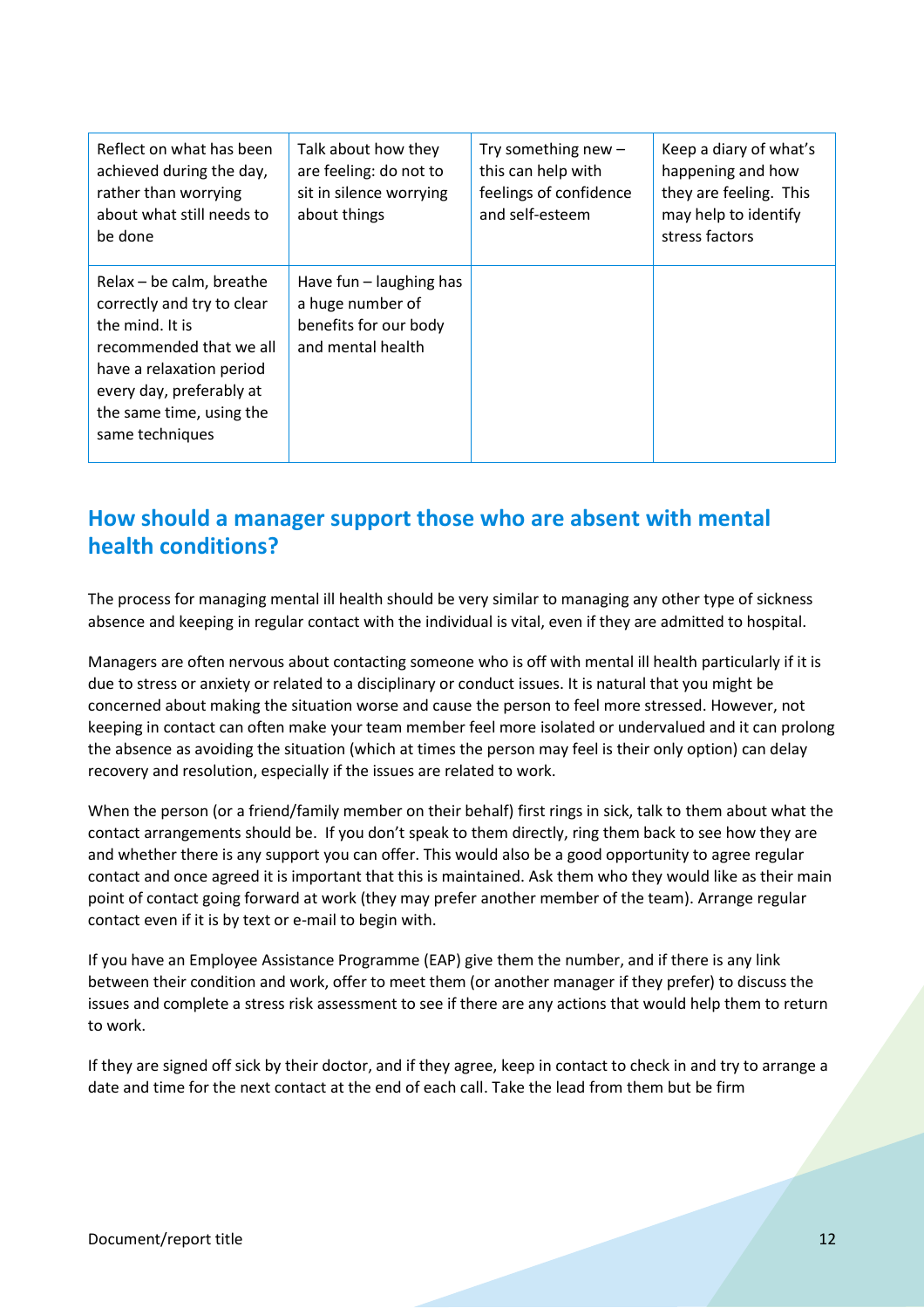about maintaining some form of contact. Where they refuse contact speak to your employee relations /HR team for advice.

Keep notes of the date and time of your calls and any actions agreed with them and if you agree to do something (e.g. find out how much sick pay they have) then be sure to do it.

When they are ready to return to work you should consider if reasonable adjustments are required to support them and what these may look like. An adjustment can be absolutely anything which supports an individual to return to work. It is important that you ask them what they feel they need and take additional advice from your HR team or occupational health provider where necessary. It may be that you need to try several adjustments until you find what is right for them or a combination of adjustments. These should be recorded, reviewed, and agreed by all.

Research shows that the longer someone is off work with mental health issues the harder it is to come back. Only 50% of those off sick after 6 months make it back to work, so it is important to keep the lines of communication open to support a return to work.

### **Reasonable adjustments during an absence and on return to work**

A reasonable adjustment simply means a change or adjustment - unique to a person's needs - that will enable them to do their job. The term 'reasonable' means effective for the individual concerned without being too disruptive, costly, or impractical for the employer.

| Changing break times or<br>introducing more<br>frequent breaks. This<br>could be for additional<br>time out or to<br>take medication | Transferring duties to<br>someone else, either<br>on a temporary or<br>permanent basis,<br>particularly if they are<br>working reduced hours.<br>They should not be<br>expected to continue<br>with their normal<br>workload | Allowing flexible<br>working arrangements.<br>This could be to<br>support periods of<br>extreme tiredness or<br>when medication<br>causes drowsiness (e.g.<br>late shift or early<br>starts) | Changing shifts<br>(medication can be<br>difficult to manage<br>with rotating day and<br>night shifts) |
|--------------------------------------------------------------------------------------------------------------------------------------|------------------------------------------------------------------------------------------------------------------------------------------------------------------------------------------------------------------------------|----------------------------------------------------------------------------------------------------------------------------------------------------------------------------------------------|--------------------------------------------------------------------------------------------------------|
| Providing time off for<br>medical appointments or<br>counselling sessions etc                                                        | Offering redeployment<br>to another role,<br>where the role and/or<br>team are a cause of the<br>issue                                                                                                                       | Removing some or all<br>managerial<br>responsibility on a<br>temporary basis                                                                                                                 | Organising additional<br>training or coaching /<br>mentoring                                           |

Examples of reasonable adjustments include: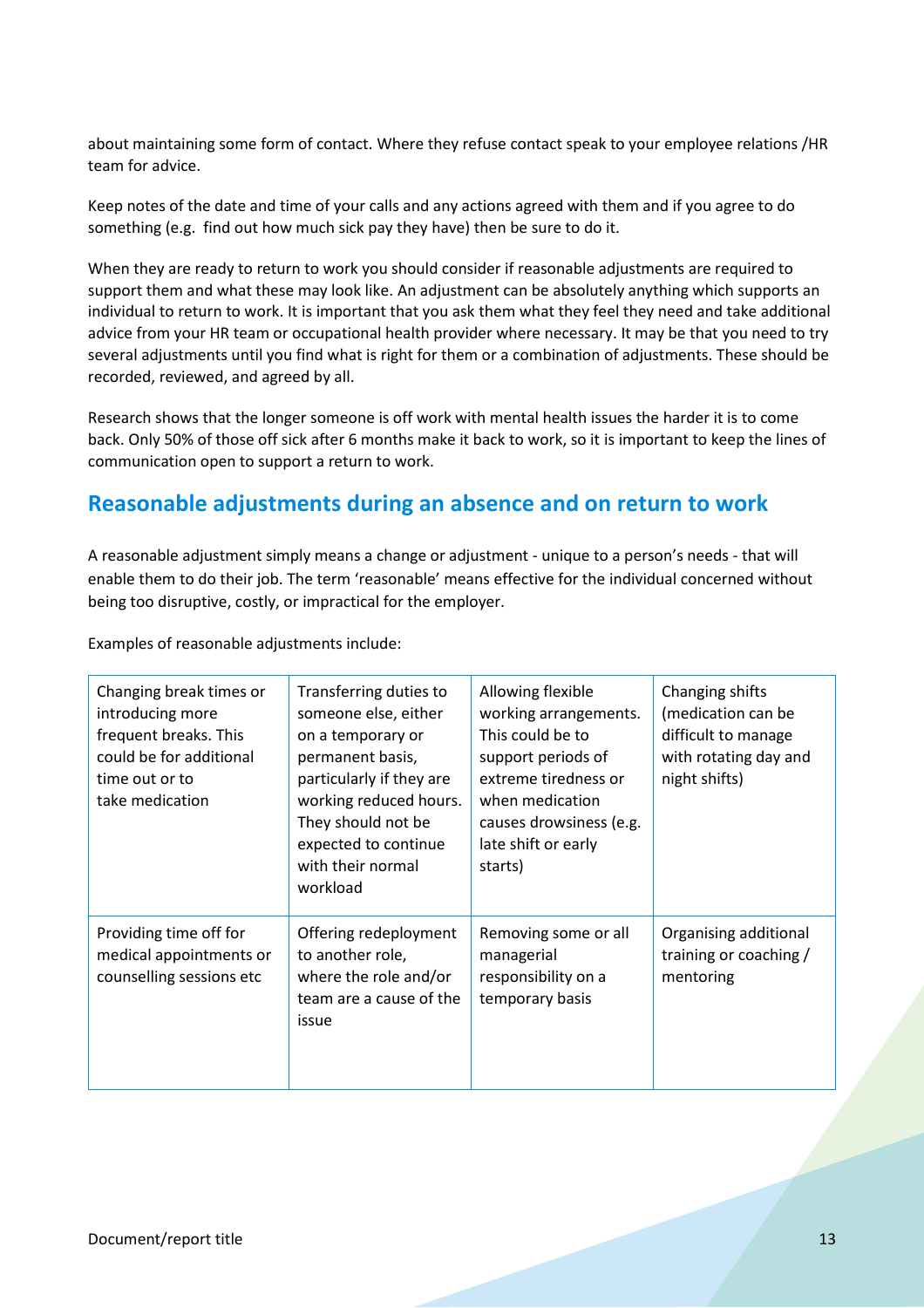| Having more frequent<br>one-to-ones to discuss<br>how they are coping. This<br>provides the opportunity<br>to discuss what has gone<br>well and not so well and<br>will enable you to plan<br>ahead with them. | Encouraging the<br>individual to access<br>online tools for self-<br>help | Giving permission to<br>take time out if they<br>are becoming<br>distressed (normally<br>just a few minutes is all<br>that's needed). | Gaining co-operation<br>from other members of<br>your team. In some<br>cases, an adjustment<br>will not work without<br>their help. Therefore,<br>you may have to<br>explain the nature of<br>adjustments to others<br>in the team (without<br>breaking any<br>confidence and having<br>agreed with the person<br>concerned what<br>information you can<br>share) to ensure that<br>they understand what<br>the adjustment is and<br>how they can help. |
|----------------------------------------------------------------------------------------------------------------------------------------------------------------------------------------------------------------|---------------------------------------------------------------------------|---------------------------------------------------------------------------------------------------------------------------------------|---------------------------------------------------------------------------------------------------------------------------------------------------------------------------------------------------------------------------------------------------------------------------------------------------------------------------------------------------------------------------------------------------------------------------------------------------------|
|----------------------------------------------------------------------------------------------------------------------------------------------------------------------------------------------------------------|---------------------------------------------------------------------------|---------------------------------------------------------------------------------------------------------------------------------------|---------------------------------------------------------------------------------------------------------------------------------------------------------------------------------------------------------------------------------------------------------------------------------------------------------------------------------------------------------------------------------------------------------------------------------------------------------|

You should always work with HR when implementing reasonable adjustments as these have to be reasonable for both parties.

### **Planning for someone's return to work**

Returning to work after an episode of mental ill health can be difficult even with adjustments in place and therefore you should do everything you can to make this less daunting for all concerned. Some things to consider include:

| Arranging any meetings at<br>a neutral venue, such as<br>another site or a coffee<br>shop. Gradually you<br>should encourage the<br>person to come into their<br>workplace. | Arranging for them to<br>come in for lunch or a<br>team meeting to help<br>them connect with the<br>rest of the team | Where relevant,<br>ensuring any complex<br>mental health issues<br>are declared to the<br>DVLA for their fitness<br>to drive to be assessed<br>(e.g LGV drivers | Discussing anything<br>that potentially affects<br>their condition that<br>could be changed.<br>Some things may be<br>beyond your control, so<br>you will need to<br>realistic |
|-----------------------------------------------------------------------------------------------------------------------------------------------------------------------------|----------------------------------------------------------------------------------------------------------------------|-----------------------------------------------------------------------------------------------------------------------------------------------------------------|--------------------------------------------------------------------------------------------------------------------------------------------------------------------------------|
|-----------------------------------------------------------------------------------------------------------------------------------------------------------------------------|----------------------------------------------------------------------------------------------------------------------|-----------------------------------------------------------------------------------------------------------------------------------------------------------------|--------------------------------------------------------------------------------------------------------------------------------------------------------------------------------|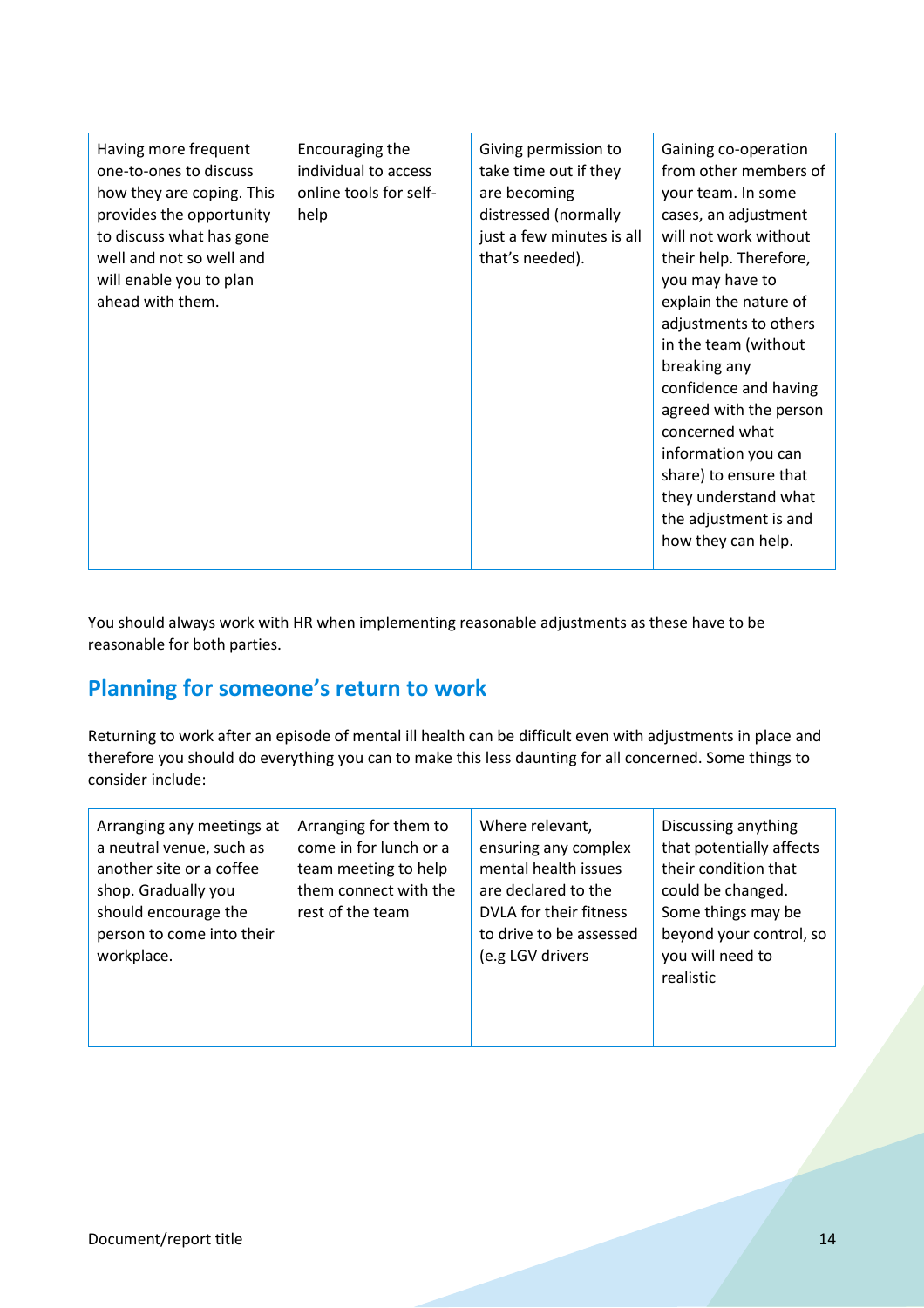| Creating a return-to-work<br>plan that has a defined<br>start and end so that the<br>person moves from point<br>A (e.g. reduced<br>hours/tasks) to point B<br>(e.g. the end of the plan<br>and back to full hours/<br>activity). This must be<br>discussed and agreed<br>before they return to<br>work and reviewed<br>regularly. | Agreeing how their<br>progress will be<br>monitored                                       | Updating them on<br>what has been<br>happening at work | Discussing if they need<br>further or additional<br>training on any aspect<br>of their work |
|-----------------------------------------------------------------------------------------------------------------------------------------------------------------------------------------------------------------------------------------------------------------------------------------------------------------------------------|-------------------------------------------------------------------------------------------|--------------------------------------------------------|---------------------------------------------------------------------------------------------|
| Reassuring them that if<br>they need anything that<br>you are there to help and<br>support them                                                                                                                                                                                                                                   | Agreeing whether they<br>want other people at<br>work to be aware of<br>why they were off |                                                        |                                                                                             |

Where the case is complex (e.g. a long-term diagnosed mental health condition) and is leading to frequent absence affecting their capability and impacting the workplace and the wider team, and after all other avenues have been explored as a means of support, then you might wish to consider (with the individual's consent) seeking support from the *Access to Work Mental Health Support Service* <https://www.remploy.co.uk/about-us/current-programmes/access-work-mental-health-support-service/>

## **If a person is prescribed medication for a mental health condition**

Mental health conditions can sometimes take a long time to diagnose and/or treat and you should be aware that they may be prescribed with a variety of treatments (this can include counselling, cognitive behavioural therapy (CBT), medication etc.) until the right one is found to help to manage their condition. If medication is changed this can lead to episodes of mental instability.

Where medication is prescribed it can take a while to get the right type and dosage and often the person will experience some side effects. It is important to separate out any side effects the medication may have from the effects of the condition. Depending on how long the medication will be taken for, it may take time for them to know whether this will have any impact on their ability to do their job.

If you undertake random drug and alcohol testing in the workplace you should be aware that some medication prescribed for mental health problems may show as a non-negative result on a drug test. You should make the person aware of this and discuss what the process would be.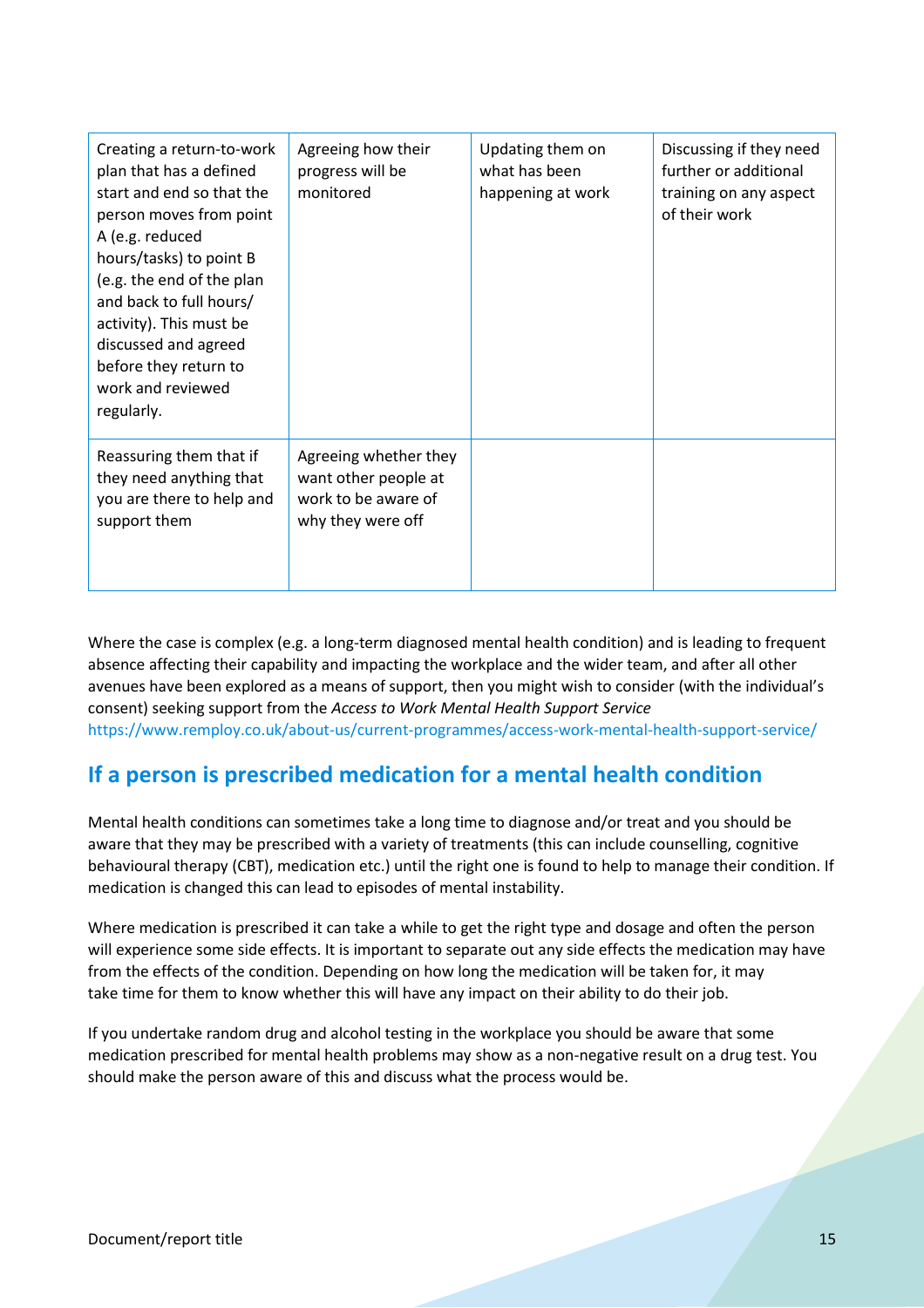# <span id="page-15-0"></span>3.RAISING AWARENESS OF MENTAL HEALTH IN THE WORKPLACE

Before you begin raising awareness of mental health in your workplace it is important to have the support and buy-in of the senior management team in your organisation.

You might consider sourcing credible mental health awareness training tailored to the level of need within the business. Such training can vary from helping raise general awareness to accredited skills based training on ways of responding to people with mental health issues. Or you might wish to provide senior management with information about the impact that poor mental health can have on the business.

If a leader in your organisation is willing to talk about their own mental health issues, then this can send a clear message that it is OK for people to talk and can ask for support when they need it. It is very positive, therefore, if one of your senior leaders is willing to share their own experience or sponsor any communications or events that you do on the subject.

It is also important to ensure that your people can be signposted for more support, so when you begin communicating, make sure this is in place.

Once you are ready to communicate, there are a range of ways you can do this:

#### **Use your social networking channels**

You can follow and share content on your social networking channels from trusted organisations, such as *MIND* and *Heads Together*. This is a free and straightforward way to communicate your support for raising awareness about mental health issues to your people and other stakeholders.

#### **Link to themed days and weeks in the calendar**

There are a huge number of celebratory days that link to wellbeing such as *Mental Health Awareness Week* (in May), *World Suicide Prevention Day* (10 September) and *World Mental Health Day* (10 October). You can either organise activities to coincide with these, or simply share content about them through your communication channels. By promoting or acknowledging these you send the message that your organisation supports their aims.

Webinars – these can be easy to put together and are a good way to introduce and explore a topic, particularly if you would like to tailor the information for people in your organisation. You can also record the webinars and provide a link for people to watch in their own time.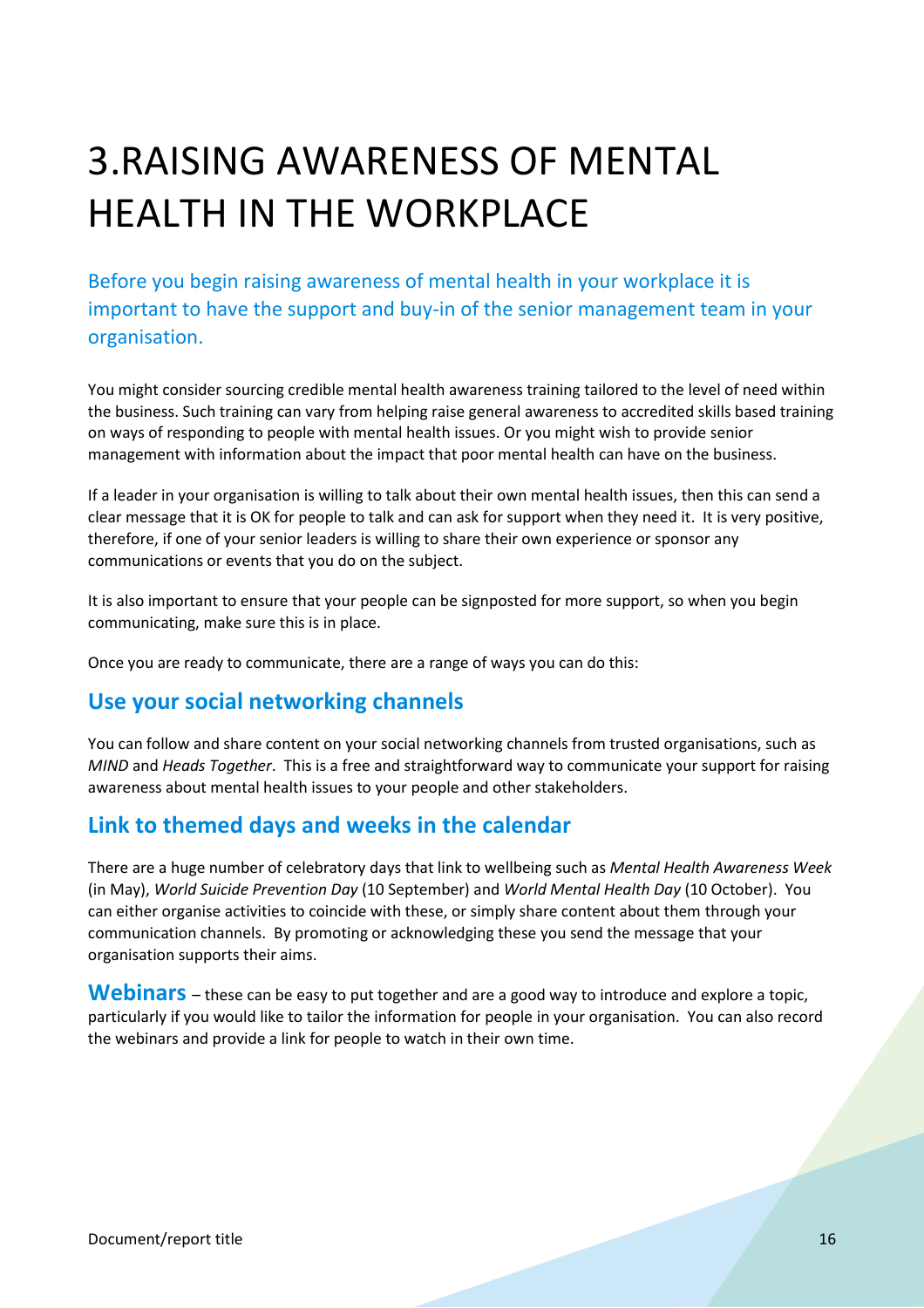**Posters / booklets** – despite the preference for electronic communications there is still a place for posters and leaflets in workplaces. The charity, *MIND*, for example, has a variety of booklets on mental health that can be purchased from their web site.

**Testimonial videos** – people can share their experiences of mental health issues via short videos produced via Zoom or Teams that can be shared via your internal communications and produced at very little cost. This can be a powerful way to help other people in your organisation gain more understanding.

#### **Advertise the support that is available at your company**

If you have trained Wellbeing Champions or Mental Health First Aiders, then make sure you advertise how they can be contacted. If your organisation has access to an Employee Assistance Programme (EAP), then remember to advertise this on a regular basis.

If you do not have either of these in place then make sure your people know who they can go to for support, whether that's HR or occupational health. For smaller organisations, have someone who is trained who people can go to.

### **Include messages about wellbeing in the communications from the leader of your organisation**

Talking about mental health can be normalised in your workplace if the leader of your organisation regularly acknowledges that employees may need additional support. This can be included in messages that are sent out in the workplace, such as emails and letters.

#### **Top tips:**

#### **Reach out on LinkedIn if you need support to communicate about mental health**

*LinkedIn* is a useful forum to network and seek support. If you are looking for an expert speaker, for example, you can search or ask your network of contacts for suggestions. The same applies if you are looking for ideas or inspiration. People like to help and share their knowledge.

#### **Organise events that promote wellbeing**

You can organise challenges or events for charity that also benefit the wellbeing of your people, for example, walking or cycling challenges. These events have the dual benefit of improving teamwork and mental health.

#### **Use content that is freely available from trusted sources**

There is a great deal of content and guidance available about mental health online. In Section 9, we have included links to some of this content, which you can use free of charge in your organisation. So, rather than recreate this content, use what is already available.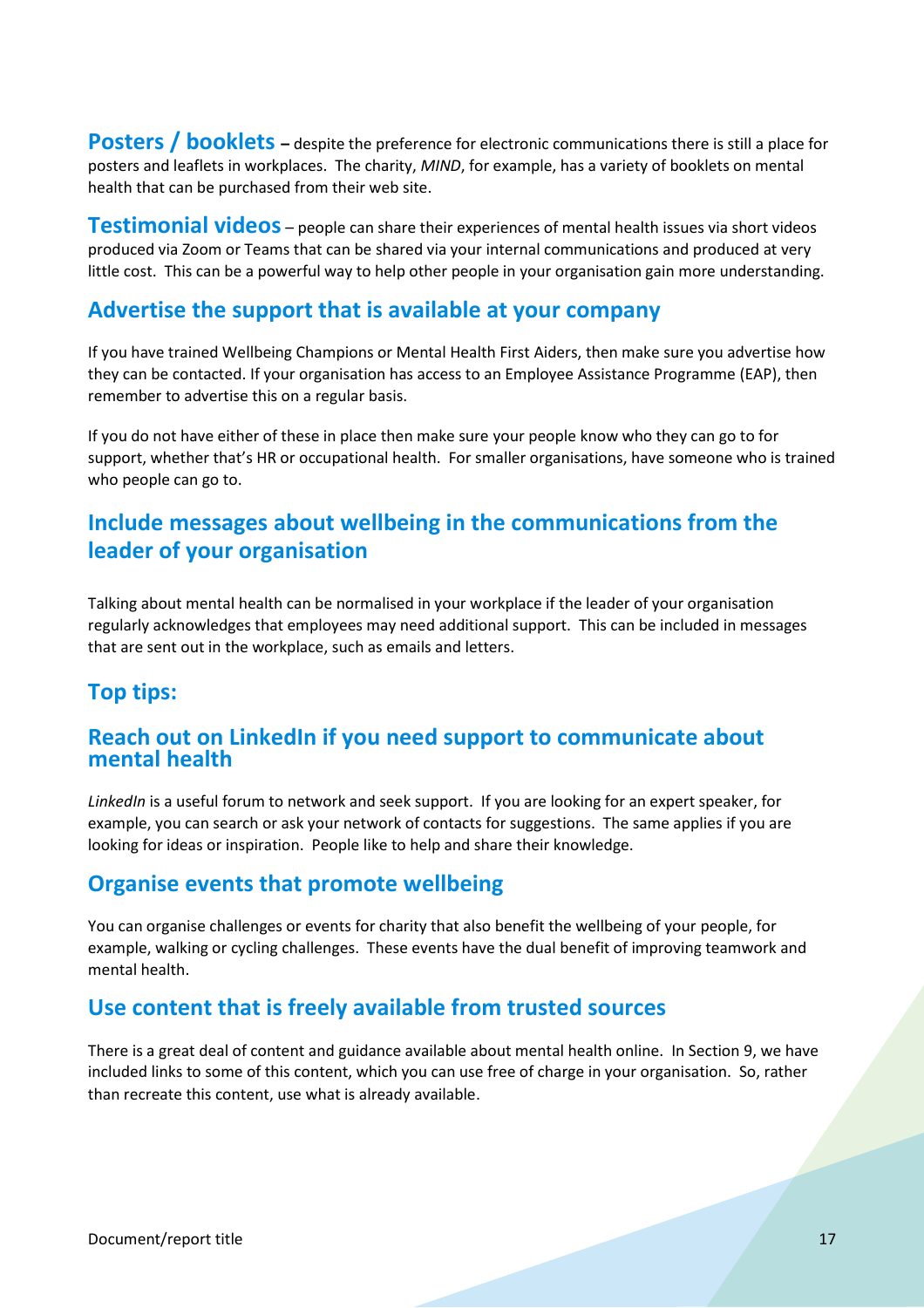## <span id="page-17-0"></span>4.MENTAL HEALTH FIRST AIDERS IN THE **WORKPLACE**

The appointment and training of Mental Health First Aiders (MHFAs) has been successfully deployed by some organisations to support mental health in the workplace. However, reaction across different organisations has been mixed and careful consideration is needed if you choose to introduce this role into the workplace.

Some people might not feel comfortable talking to another employee within their own business for fear that what is discussed will not remain confidential, or they might prefer to speak to a professional such as their own GP, occupational health professional or Employee Assistance Programme (EAP). However, in some organisations MHFAs work well and can be very effective in supporting people and also monitoring mental health in the workplace.

Therefore, when appointing a MHFA in the workplace careful consideration must be given to ensuring the right person is selected. The MHFA will need to be an approachable, likeable person to ensure others feel safe and comfortable coming forward and to seek their assistance. MHFAs in the workplace often volunteer themselves for the role if they feel they are a suitable fit.

Care is also required when assigning a title to the mental health support in the workplace as "Mental Health First Aider" can give the impression that the elected person is a clinician, able to provide treatment for mental health issues brought to them. This is not the case and must be clearly communicated. Other titles such as "Mental Health Ambassador" or "Well Being Champion" may be more appropriate to the support being provided. However, for the purposes of this guidance and for ease of understanding, we use the more familiar Mental Health First Aider (MHFA).

A MHFA in the workplace should therefore not be tasked with diagnosing the mental health issues of those who may approach them, but rather offer peer support, to be there to listen and act as the first step towards directing someone to professional help. In certain instances, just having someone to speak and listen to may be enough to resolve the issues that a person might be facing. Other instances may require professional help and the MHFA should provide information and guidance on where to find this.

All MHFAs in the workplace should be provided with the appropriate tools to ensure they can provide the required level of support, and this may require providing the MHFA with a designated mobile phone, a separate email address and private rooms for meetings.

If you have a MHFA in the workplace this should be widely communicated to ensure everyone is aware they are there to support them. You might wish to consider using multiple channels of communication to ensure you reach everyone within the company. For example, for those without access to emails you could make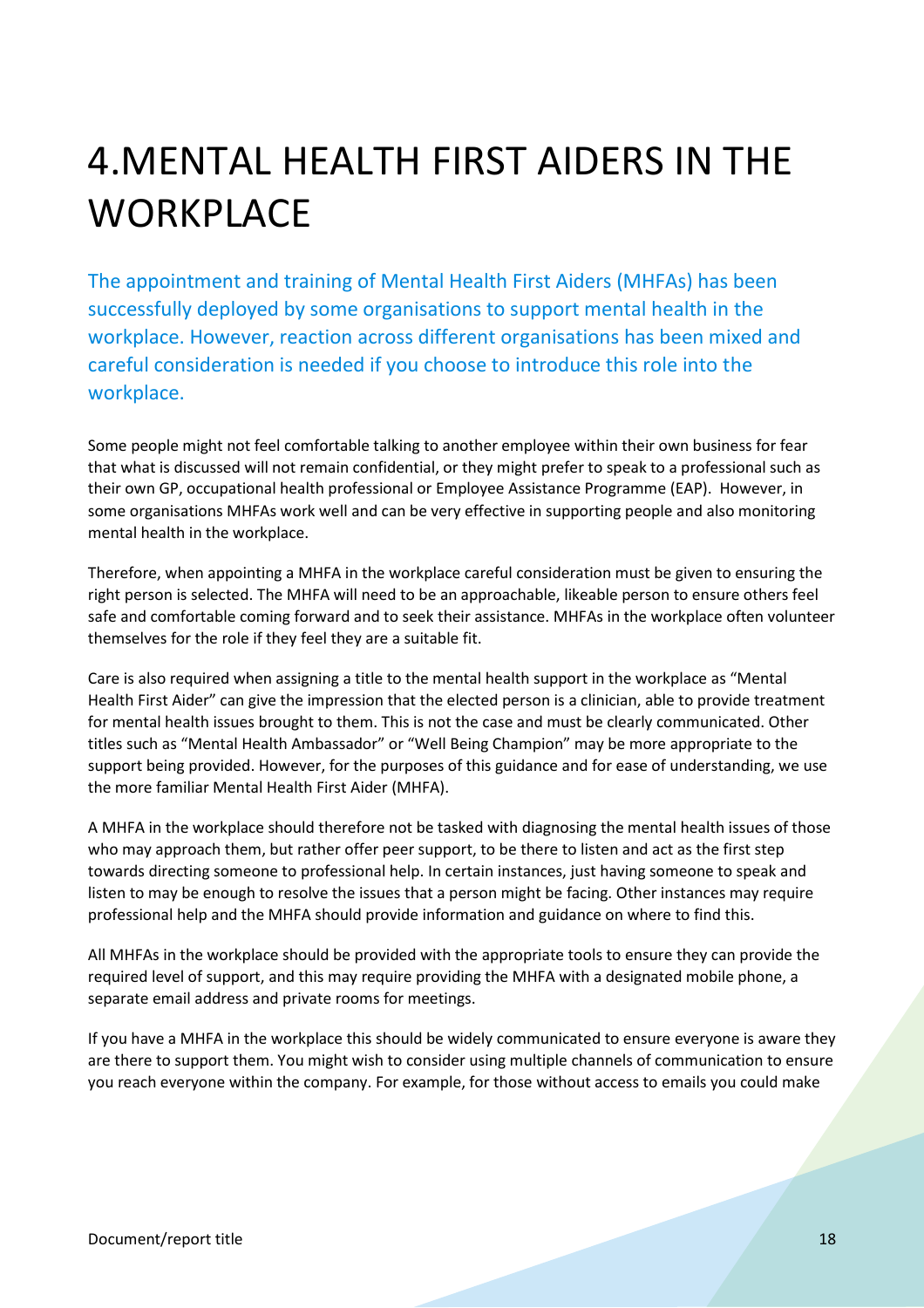use of posters on notice boards, adverts through company websites or intranets, or announcements at health and safety meetings.

One of the most important things to consider when providing a MHFA in the workplace is to ensure there is support for the First Aiders themselves. Helping and supporting others struggling with mental health can affect all involved, so it is vital to ensure the appropriate support is available for the first aider and paramount their mental health is not affected by this task. Having someone to oversee them and meet with them regularly to discuss the support they are giving to the business, plus upskilling them with additional training are all things you can consider doing.

#### <span id="page-18-0"></span>**Mental health training**

There are a range of mental health training providers and it is advisable that you firstly research what is available and who is providing the training. Options includes (but are not limited to): Mental Health First Aid England; Nuco Training; First Aid Awards; and OFQUAL.

|  | By way of example, the syllabus set by Mental Health First Aid England includes: |  |  |  |  |
|--|----------------------------------------------------------------------------------|--|--|--|--|
|  |                                                                                  |  |  |  |  |

| An in-depth<br>Practical skills to<br>understanding of<br>spot the triggers<br>mental health and<br>and signs of<br>mental health<br>the factors that can<br>affect wellbeing<br><b>issues</b> | Confidence to step<br>in, reassure and<br>support a person<br>in distress | Enhanced<br>interpersonal skills<br>such as non-<br>judgemental<br>listening | Knowledge to<br>help someone<br>recover their<br>health by<br>guiding them to<br>further support<br>whether that<br>be self-help<br>resources,<br>through their<br>employer, the<br>NHS, or a blend<br>of each |
|------------------------------------------------------------------------------------------------------------------------------------------------------------------------------------------------|---------------------------------------------------------------------------|------------------------------------------------------------------------------|----------------------------------------------------------------------------------------------------------------------------------------------------------------------------------------------------------------|
|------------------------------------------------------------------------------------------------------------------------------------------------------------------------------------------------|---------------------------------------------------------------------------|------------------------------------------------------------------------------|----------------------------------------------------------------------------------------------------------------------------------------------------------------------------------------------------------------|

Everyone who completes the course gets:

| A certificate of<br>attendance to say they<br>are a Mental Health First<br>Aider | A manual to refer to<br>whenever they need it | A quick reference card<br>for the Mental Health<br>First Aid action plan | A workbook including a<br>helpful toolkit to<br>support their own<br>mental health |
|----------------------------------------------------------------------------------|-----------------------------------------------|--------------------------------------------------------------------------|------------------------------------------------------------------------------------|
|                                                                                  |                                               |                                                                          |                                                                                    |

There is also a four-hour Mental Health First Aider refresher course that is recommended every three years to help empower mental health first aiders to: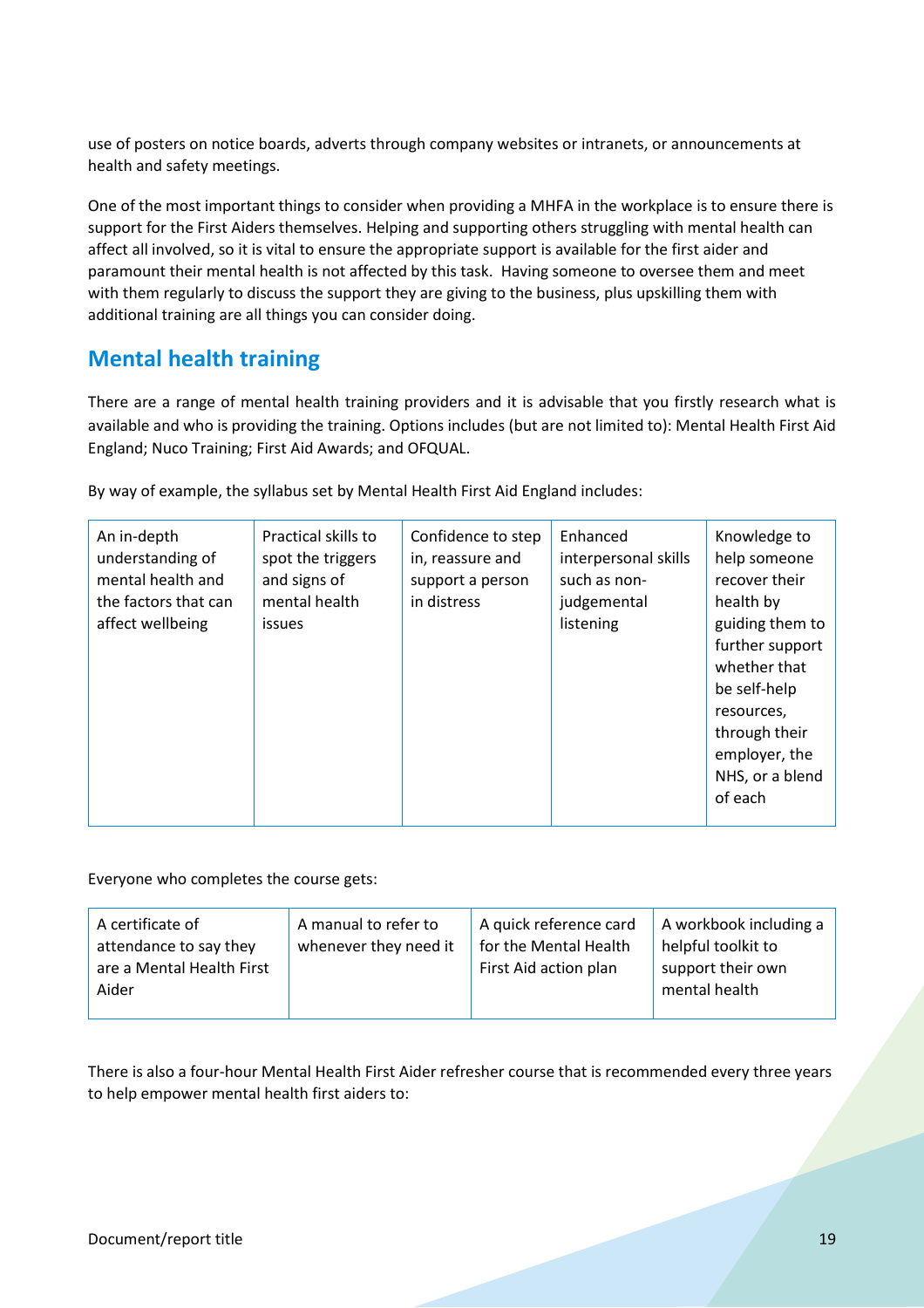| Keep their awareness of mental health<br>support current | Update their<br>knowledge of mental<br>health and what<br>influences it | Practice applying the Mental Health<br>First Aid action plan |
|----------------------------------------------------------|-------------------------------------------------------------------------|--------------------------------------------------------------|
|----------------------------------------------------------|-------------------------------------------------------------------------|--------------------------------------------------------------|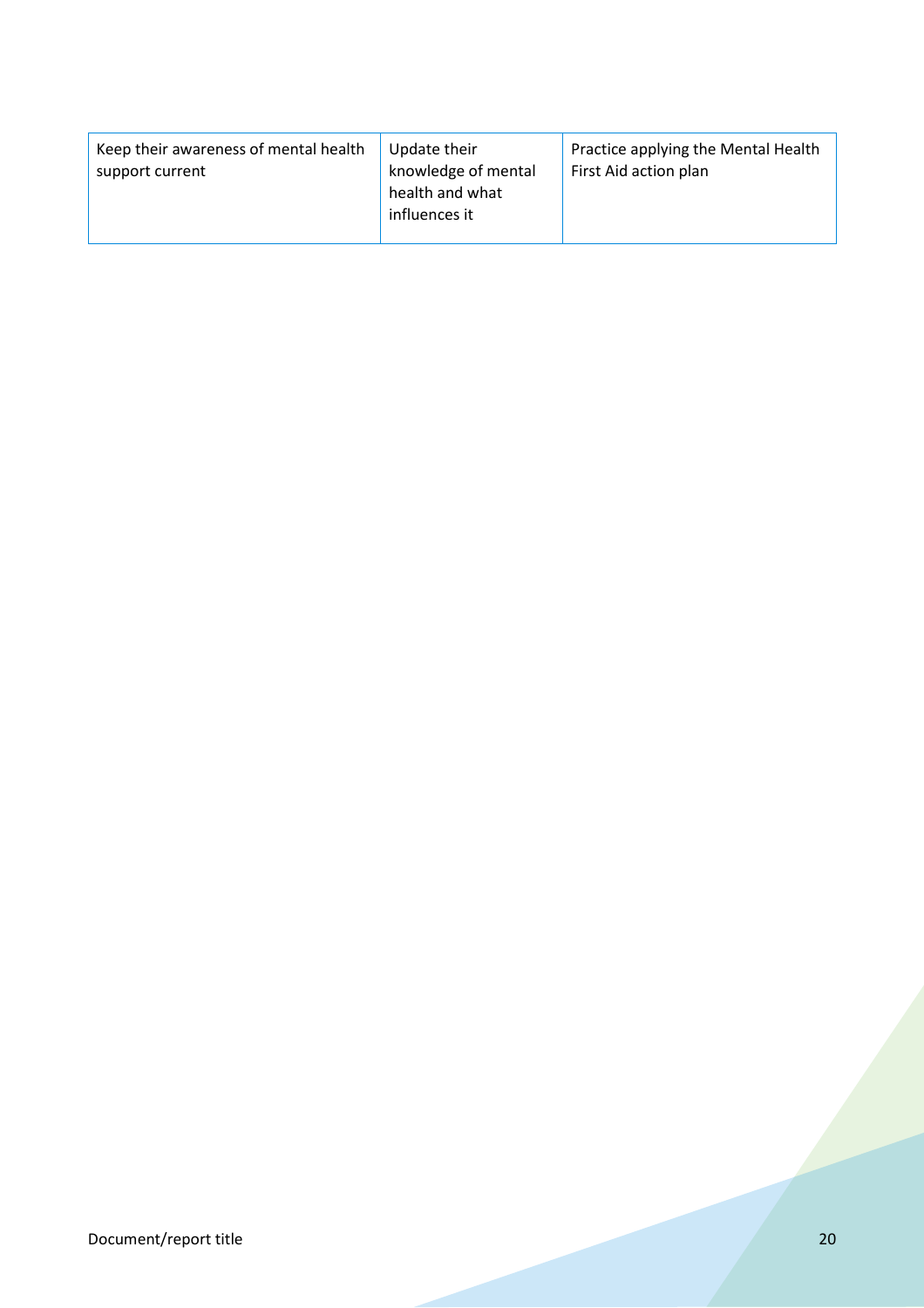## <span id="page-20-0"></span>5.EMBEDDING MENTAL HEALTH SUPPORT IN THE WORKPLACE

Investing in a wellbeing strategy can help to promote a culture of mutual support and an environment in which people can thrive. To get the best from your people it is important to shift the emphasis from getting more out of them, to investing more in their wellbeing so that they can bring more of themselves to work every day. Organisations that have a strong focus on wellbeing have improved engagement levels, retain talent, increased productivity and enhanced business performance.

While most organisations invest in developing their people's skills, knowledge, and competence very few help their people to build and sustain their capacity to work effectively. Improving or maintaining the mental health of your people can make it possible to get more done in less time with higher levels of engagement and sustainability.

Engage your leaders and gain their endorsement

A strong commitment to wellbeing from leaders within an organisation can change the perception that mental wellbeing is a taboo or difficult matter to address. Also helpful is a clear statement of intent from your business and its leaders, which sets out a sincere commitment to a happy and healthy workplace and workforce, and can set the tone for how work is carried out in your organisation.

To get started, you could consider the following three steps:

- 1. Implement a wellbeing audit on a voluntary basis. Ask your people questions related to their wellbeing (such as physical, emotional, mind and spirit). These questionnaires should help promote awareness and, at the same time, enable you to understand the issues they are facing to inform an overall wellbeing strategy.
- 2. Publish the results so that everyone can understand the issues that need to be addressed and their effect on individuals.
- 3. Launch a longer-term wellbeing strategy to support your people in the areas that have been highlighted by your survey.

A wellbeing strategy need not be expensive to implement, and the following offers some examples of what it could include: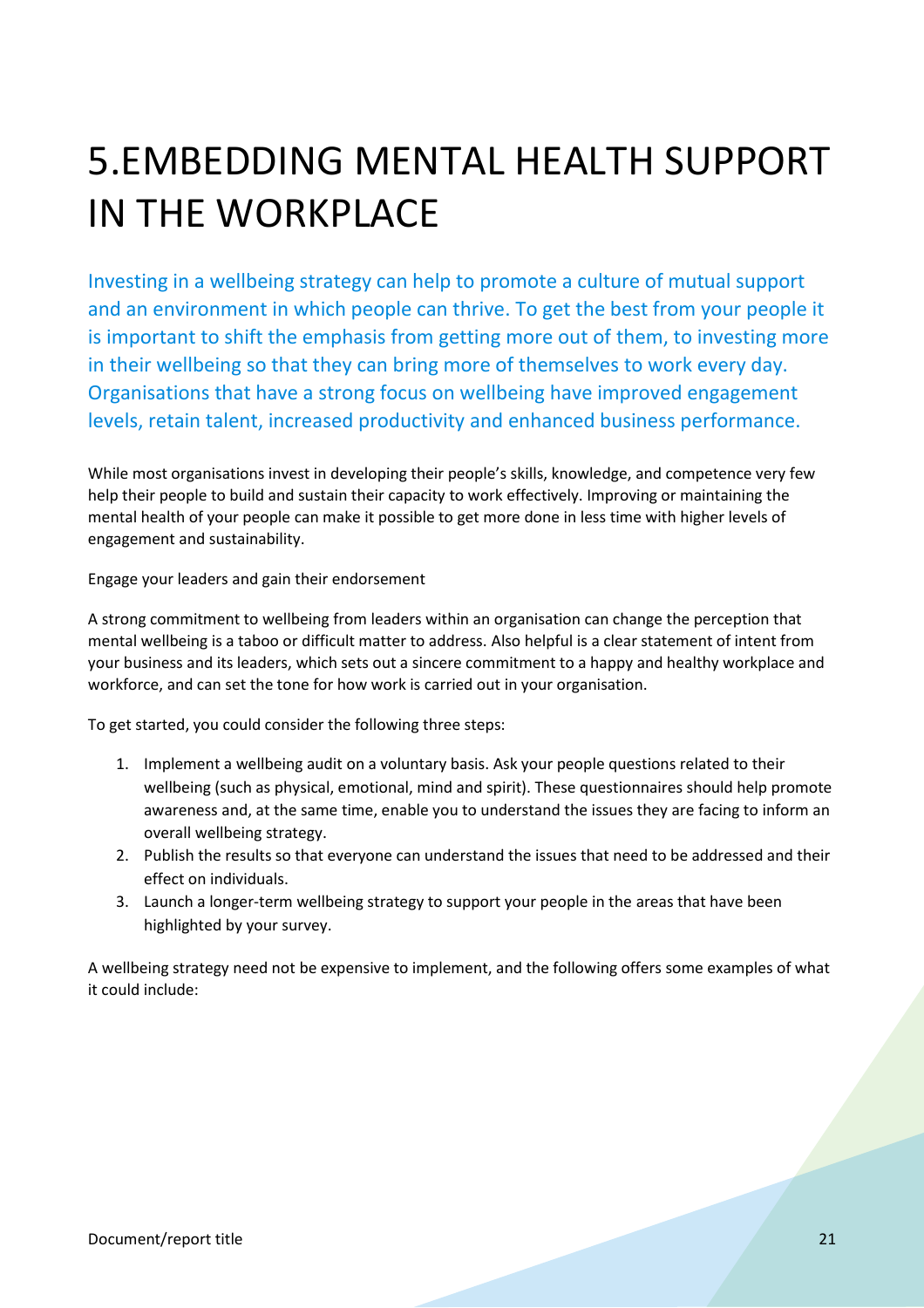| Encourage individuals to<br>leave their desk and move<br>to a quieter area, away<br>from phones and e-mail,<br>whenever a task that<br>requires real<br>concentration arises | Check e-mail at certain<br>times in the day (e.g.<br>10:00 am and 2:30 pm)<br>rather than checking<br>constantly and<br>breaking your working<br>pattern | Collectively agree to<br>stop checking e-mail or<br>phones during<br>meetings to make<br>these more focused<br>and efficient | Identify the most<br>important challenge for<br>the next day and make<br>that the first priority<br>when arriving in the<br>morning                                                                              |
|------------------------------------------------------------------------------------------------------------------------------------------------------------------------------|----------------------------------------------------------------------------------------------------------------------------------------------------------|------------------------------------------------------------------------------------------------------------------------------|------------------------------------------------------------------------------------------------------------------------------------------------------------------------------------------------------------------|
| Ensure there is time for<br>exercise and life outside<br>of work. Lead by example<br>to create a culture of<br>good work/life balance                                        | Take regular short<br>breaks and explain why<br>rest is key to improved<br>performance                                                                   | Encourage sleep<br>improvements by<br>running sleep<br>improvement classes<br>and developing sleep<br>plans                  | Encourage weight loss,<br>which is linked to<br>improved physical and<br>mental health and in<br>turn drives<br>performance                                                                                      |
| Leave desks or vehicles to<br>eat lunch. Taking a short<br>walk can also have a<br>positive effect on overall<br>wellbeing                                                   | Encourage people to<br>think more positively                                                                                                             | Make the most of the<br>new ways of working<br>which have emerged<br>since the pandemic                                      | Create guidelines to<br>encourage a good<br>work/life balance $-$ e.g.<br>no meetings that<br>require over three<br>hours of travel to start<br>on or before 10am or<br>finish after 4pm (unless<br>exceptional) |
| Avoid off-site meetings on<br>a Friday                                                                                                                                       |                                                                                                                                                          |                                                                                                                              |                                                                                                                                                                                                                  |

These are simple measures that can be implemented at little or no cost but could profoundly benefit your people and change your culture for the better.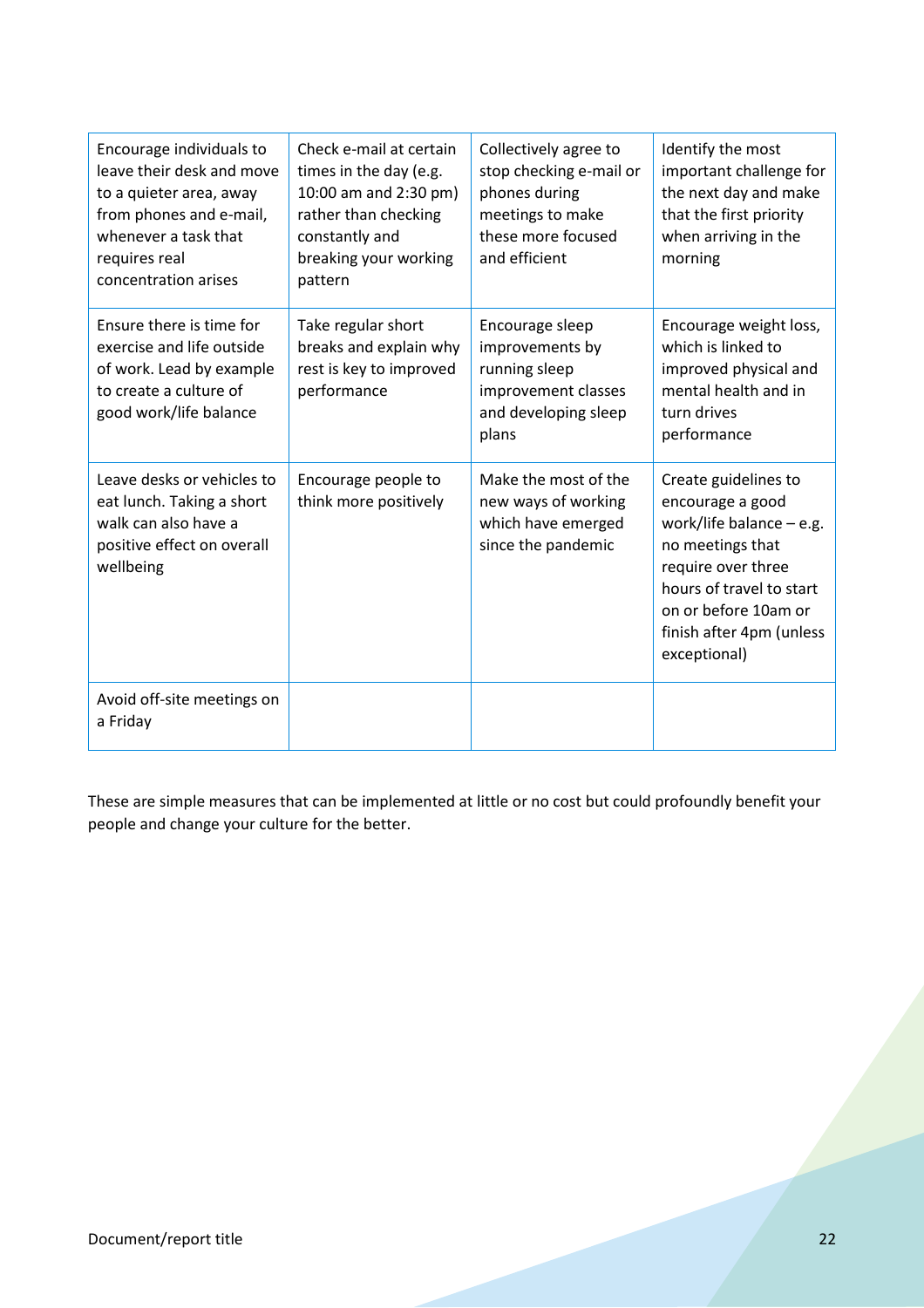# <span id="page-22-0"></span>6.MONITORING

When considering "best practice" for monitoring mental health it would be helpful to establish where your organisation currently is in this regard, and answering some of the following questions might help to do this:

- 1. Do you have a way of assessing mental health (i.e. do you have a mental health risk assessment or specific absence return to work questionnaire for those who have been off with mental health?)
- 2. Do you have any mental health hot spots is one area of the business more susceptible to poor mental health than others? If so, can any triggers be identified, i.e. workings hours, patterns, line management, job roles, tight deadlines etc?
- 3. Do you provide a mental health and wellbeing data report to your Board?
- 4. Do you monitor and measure mental health related sickness absence?
- 5. Do you know what data you are able to collect, now and in the future?
- 6. Do you have a referral system for managing long-term absence related to mental health, including Occupational Health Referrals, Employee Assistance Programmes (EAP) etc.?
- 7. Do you have Mental Health First Aiders?
- 8. Do you have an employee opinion survey, and if so, how regularly do you do your surveys? Does this include questions that can identify if additional support around mental health is required?

Once you are aware of where your business is now in monitoring employee health this will then allow you to begin setting monitoring goals against your mental health work strategy. It is also important to regularly check on wellbeing, some measures could include:

| Number of mental<br>health related<br>sickness days                                                                | Number of people<br>notified of your EAP<br>scheme | Number of calls<br>made to Mental<br><b>Health First Aiders</b> | Number of calls your insurer or<br>EAP receives about mental<br>health/work related stress (this<br>may not always be possible due to<br>the confidentiality of calls made to<br>EAP, you may only know how<br>many calls were made but not for<br>what reason) |
|--------------------------------------------------------------------------------------------------------------------|----------------------------------------------------|-----------------------------------------------------------------|-----------------------------------------------------------------------------------------------------------------------------------------------------------------------------------------------------------------------------------------------------------------|
| Number of mental<br>health and<br>wellbeing<br>employee surveys,<br>such as Mind's<br>Workplace<br>Wellbeing Index | Employee attraction<br>and retention rates         |                                                                 |                                                                                                                                                                                                                                                                 |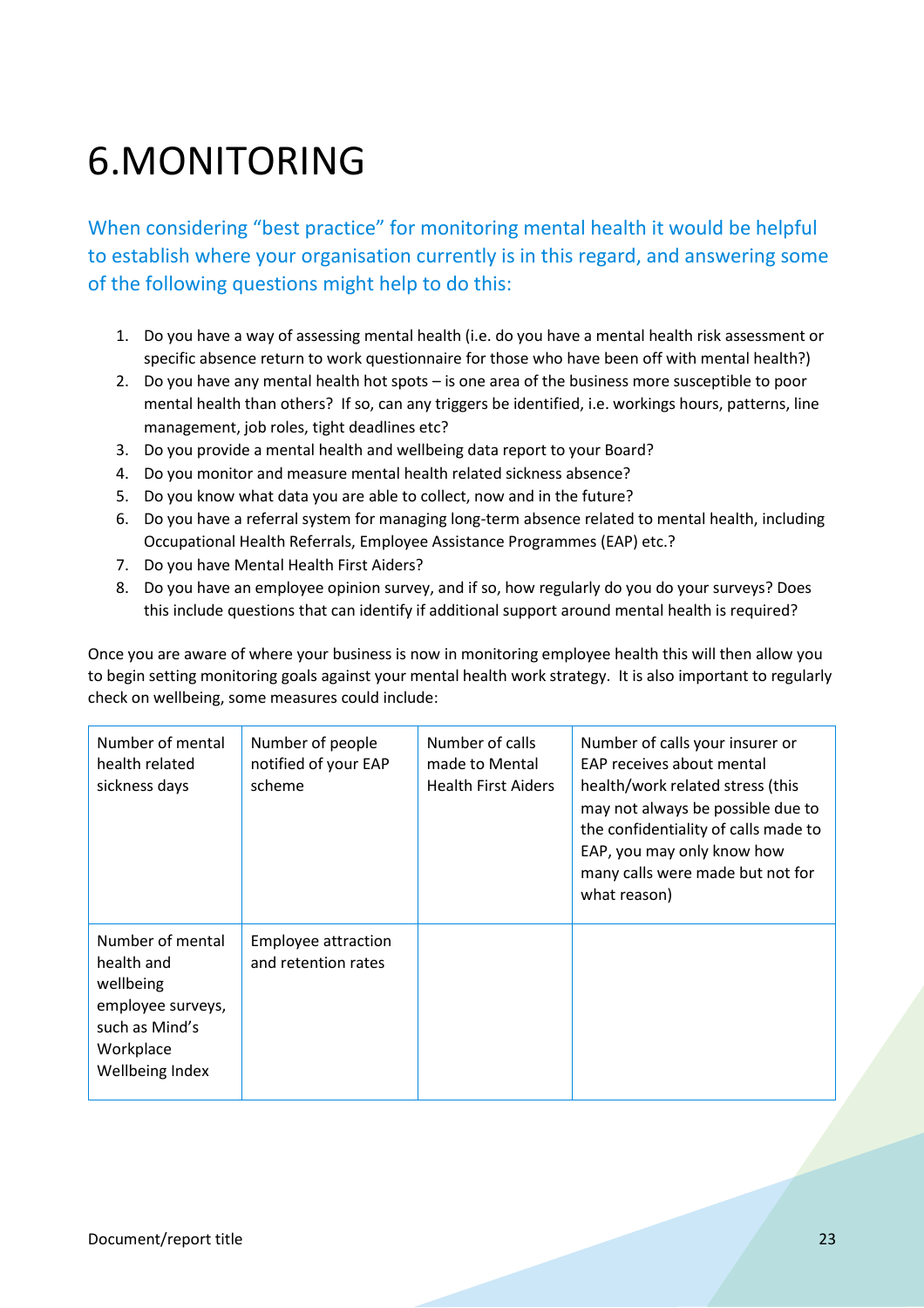Mental health awareness has accelerated over the years with more and more organisations supporting wellbeing in their workplace and understanding the importance of this support for their people. Most businesses could benefit from regularly reviewing data from other companies as this will help them to ensure their strategies and monitoring measures are as fit for purpose as possible. It is never a case of one system working well for every individual or every organisation, but more about making sure you have a level of support and monitoring available within your own specific organisation that works for you and your people.

As noted in section 4, a number of organisations have taken steps to train first aiders to specifically support mental health in the workplace. In cases where this has been deployed to good effect, Mental Health First Aiders have also had the added benefit of monitoring mental health in the workplace.

Employee Opinion Surveys are a good way of maintaining contact with your people and also for checking on how they are doing. However, it is worth noting that direct questioning around mental health tends not to provide meaningful results as people are often reluctant to answer these types of questions honestly. Therefore, it may be worth looking at how your organisation words mental health-related questions in your opinion surveys, so that questioning can help check on people's mental health but are not worded to discourage honest answers.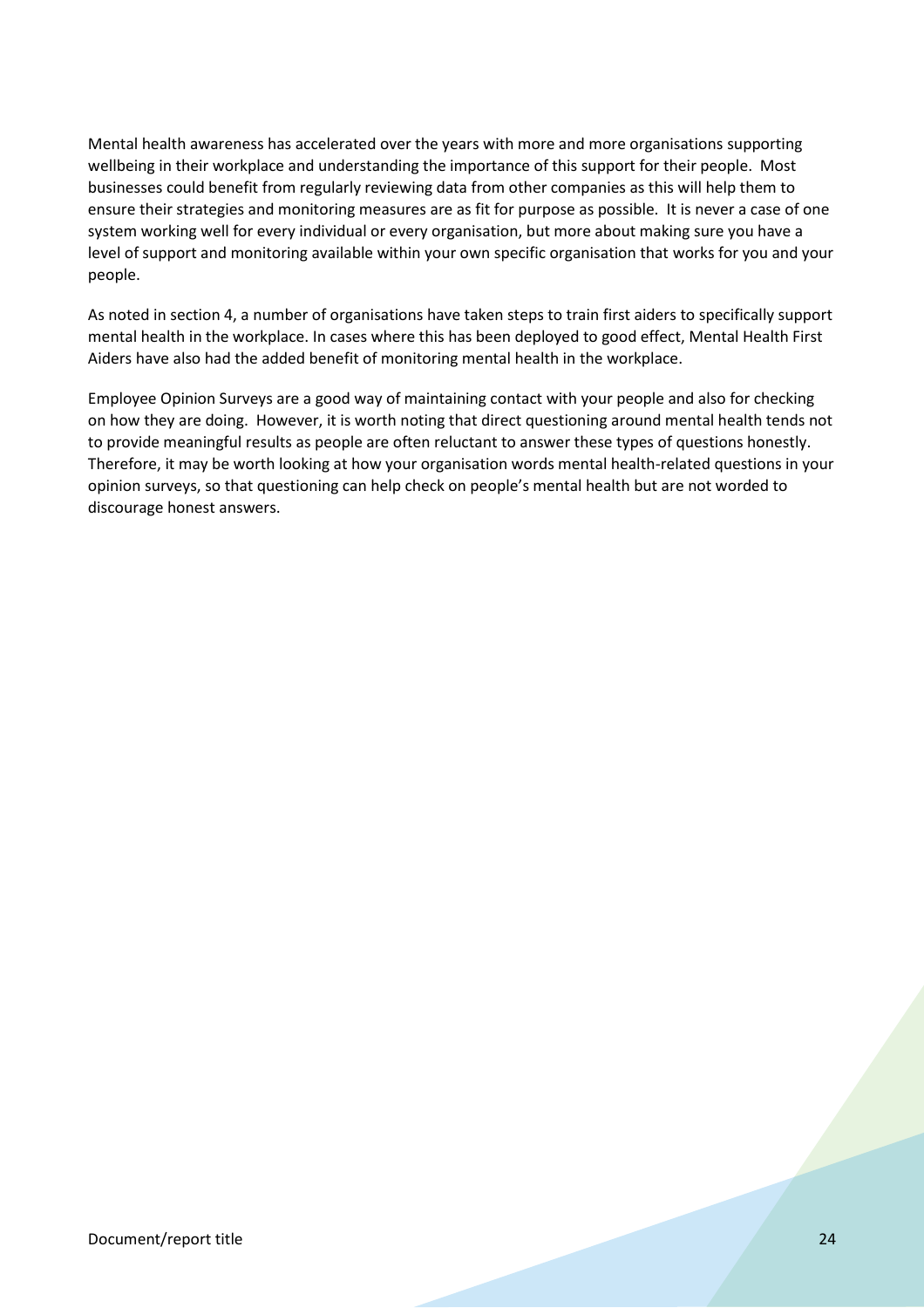## <span id="page-24-0"></span>7.FURTHER READING

A selection of resources relating to managing mental health, which are free and available online:

#### <span id="page-24-1"></span>**Web sites**

• **Mental Health at Work**

**<https://www.mentalhealthatwork.org.uk/>**

• **MIND** 

**<https://www.mind.org.uk/>**

• **Heads Together** 

**<https://www.headstogether.org.uk/>**

• **Every Mind Matters**

**<https://www.nhs.uk/oneyou/every-mind-matters/>**

#### <span id="page-24-2"></span>**Videos**

• *I had a Black Dog – His Name was Depression***: Building Resilience (Black Dog Foundation)**

Short animation that is free to view: **<https://www.youtube.com/watch?v=XiCrniLQGYc>**

• *60 second ad:* **Time to Change**

**<https://www.youtube.com/watch?v=hdPZ7rw0wMc>**

• *Talking about Mental Health***: MIND video series on You Tube. First edition available at:** 

**[https://www.youtube.com/watch?v=9YaS\\_4tXBNU](https://www.youtube.com/watch?v=9YaS_4tXBNU)**

#### <span id="page-24-3"></span>**Activities that may support mental health**

• **Yoga**

30 days of Yoga with *Adriene* – 30 free yoga sessions for beginners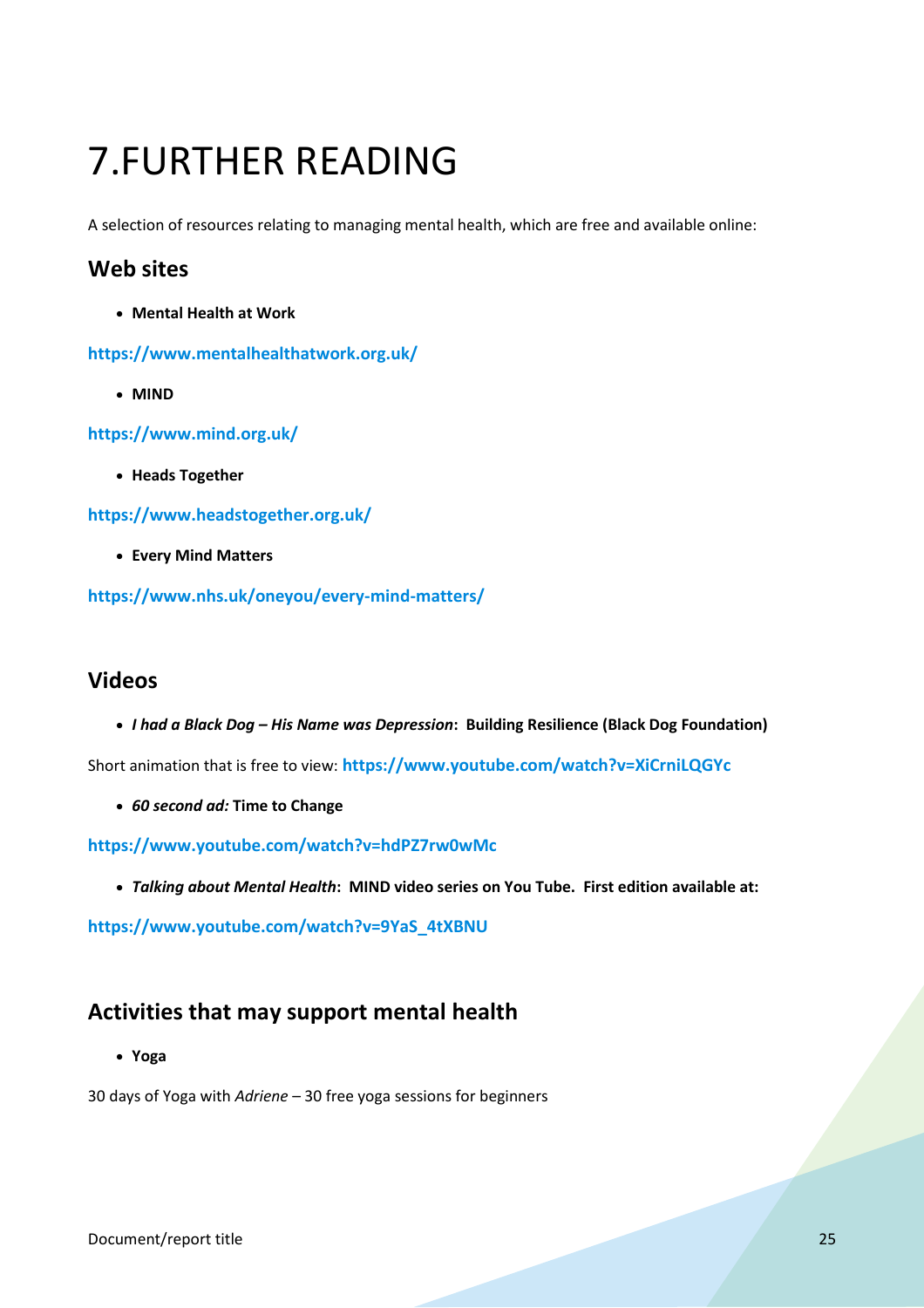**<https://www.youtube.com/watch?v=TXU591OYOHA>**

• **Mindfulness**

**<https://www.oxfordmindfulness.org/learn-mindfulness/online-sessions-podcasts/>**

• **Exercise** 

**<https://www.nhs.uk/conditions/nhs-fitness-studio/?tabname=strength-and-resistance>**

#### <span id="page-25-0"></span>**Looking after mental wellbeing while at home during the pandemic**

**<https://www.nhs.uk/oneyou/every-mind-matters/coronavirus-covid-19-staying-at-home-tips/>**

#### <span id="page-25-1"></span>**Useful articles**

**<https://www.nuffieldhealth.com/article/10-tell-tale-signs-that-youre-stressed> <https://www.nuffieldhealth.com/article/resilience-dealing-with-emotional-stress> <https://www.nuffieldhealth.com/article/resilience-how-stress-affects-your-body-and-brain> <https://www.nuffieldhealth.com/article/5-ways-to-tackle-emotional-eating> <https://www.nuffieldhealth.com/article/8-easy-ways-to-combat-stress> <https://www.mind.org.uk/get-involved/world-mental-health-day>**

#### <span id="page-25-2"></span>**Workplace Wellbeing Awards**

• **Workplace Wellbeing Index** 

**[https://www.mind.org.uk/workplace/workplace-wellbeing](https://www.mind.org.uk/workplace/workplace-wellbeing-index/?_ga=2.242324359.48352794.1584614609-389908514.1584614609)[index/?\\_ga=2.242324359.48352794.1584614609-389908514.1584614609](https://www.mind.org.uk/workplace/workplace-wellbeing-index/?_ga=2.242324359.48352794.1584614609-389908514.1584614609)**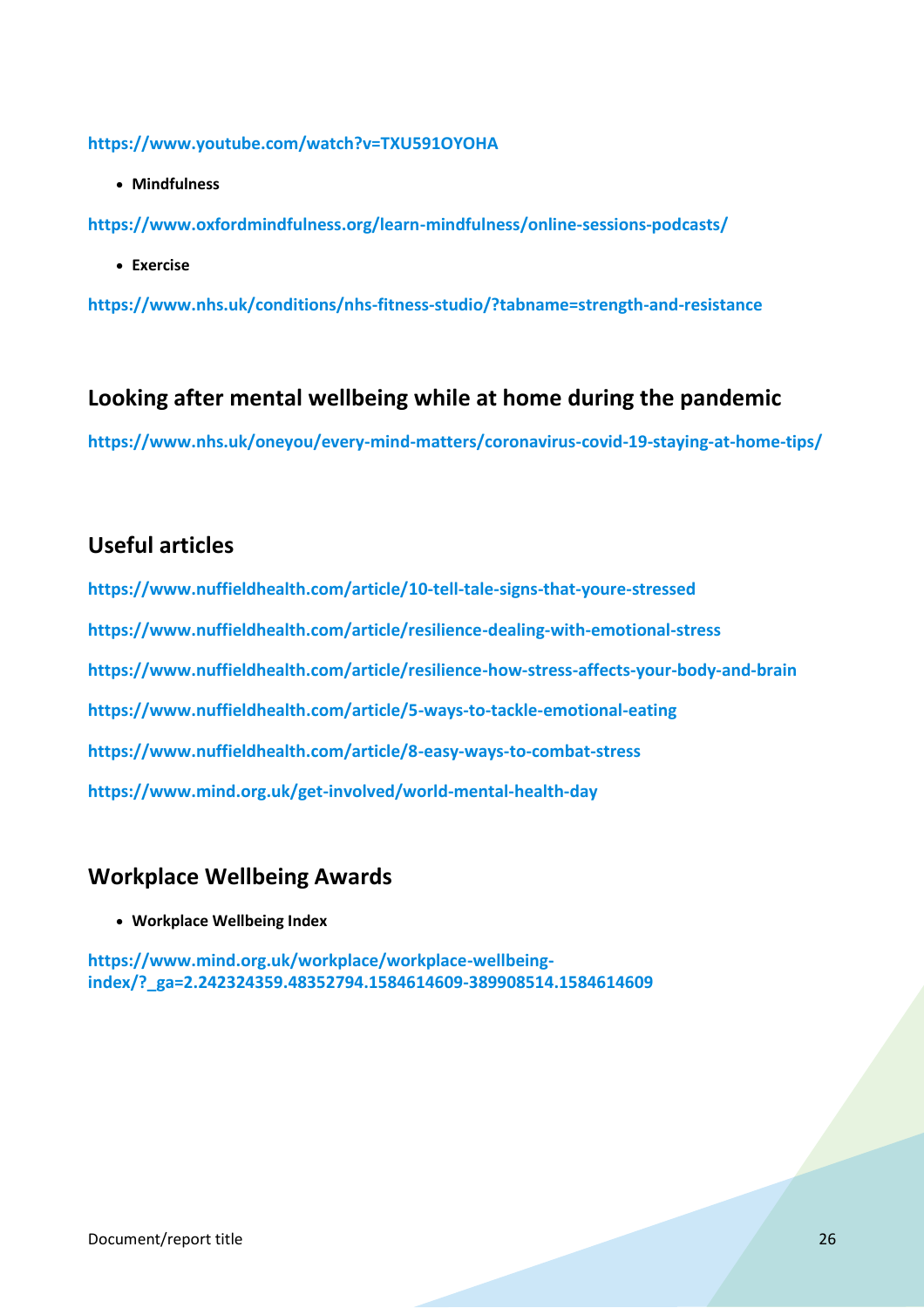## <span id="page-26-0"></span>**Free apps that are available to support mental health**

Search in the app or play stores for:

| Elefriends                                        |       | Elefriends is a supportive online community from the mental health<br>charity Mind. We all know what it is like to struggle sometimes, but<br>now there is a safe place to listen, share and be heard. Whether you<br>are feeling good right now, or really low, it's a place to share<br>experiences and listen to others                                                                          |
|---------------------------------------------------|-------|-----------------------------------------------------------------------------------------------------------------------------------------------------------------------------------------------------------------------------------------------------------------------------------------------------------------------------------------------------------------------------------------------------|
| Silvercloud                                       |       | Silvercloud provides a wide range of supportive and interactive<br>programmes, tools, and tactics for mental and behavioural health<br>issues. These programmes address wellbeing, life balance, time<br>management, communication skills, goal setting, communication and<br>relationship management, anger management, stress management,<br>relaxation, and sleep management, among many others. |
| Happier<br>(only available<br>for iOS<br>devices) |       | Happier helps you stay more present and positive throughout the day.<br>Its Apple Watch app is like your personal mindfulness coach -- use it to<br>lift your mood, take a quick meditation pause, or capture and savour<br>the small happy moments that you find in your day.                                                                                                                      |
| Catch It                                          |       | Catch It is a joint project between the Universities of Liverpool and<br>Manchester, to help users better understand their moods through use<br>of an ongoing diary. The app was designed to illustrate some of the<br>key principles of psychological approaches to mental health and well-<br>being, and specifically Cognitive Behavioural Therapy (CBT).                                        |
| SAM: Self-help<br>for Anxiety<br>Management       |       | SAM will help you to understand what causes your anxiety, monitor<br>your anxious thoughts and behaviour over time and manage your<br>anxiety through self-help exercises and private reflection. The "Social<br>cloud" feature will enable you to share your experiences with the SAM<br>community while protecting your identity.                                                                 |
| Couch to 5k                                       | COUCH | Walk and run your way to 5k with this Couch to 5k app designed to<br>take total beginners from walking to running for 30 minutes in just 9<br>weeks. Millions of people have already started running with our<br>simple Couch to 5k plan - so download it now, grab your trainers and<br>get ready to become a runner.                                                                              |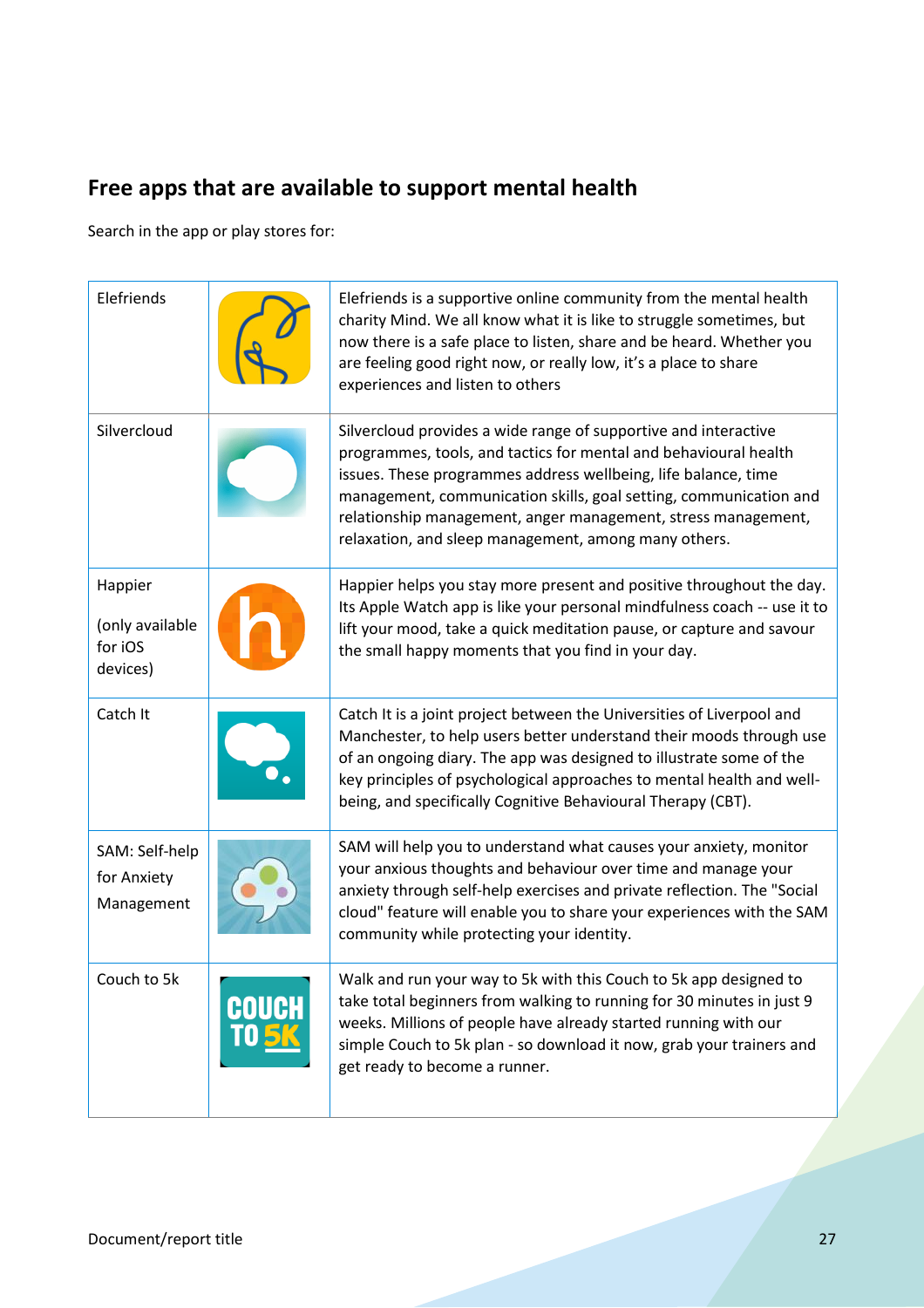

## <span id="page-27-0"></span>**DISCLAIMER**

Nothing in this guidance constitutes legal or other professional advice and no warranty is given nor liability accepted (to the fullest extent permitted under law) for any loss or damage suffered or incurred as a consequence of reliance on this guidance. ESA accepts no liability (to the fullest extent permitted under law) for any act or omission of any Member using this guidance. Use of this guidance is voluntary.